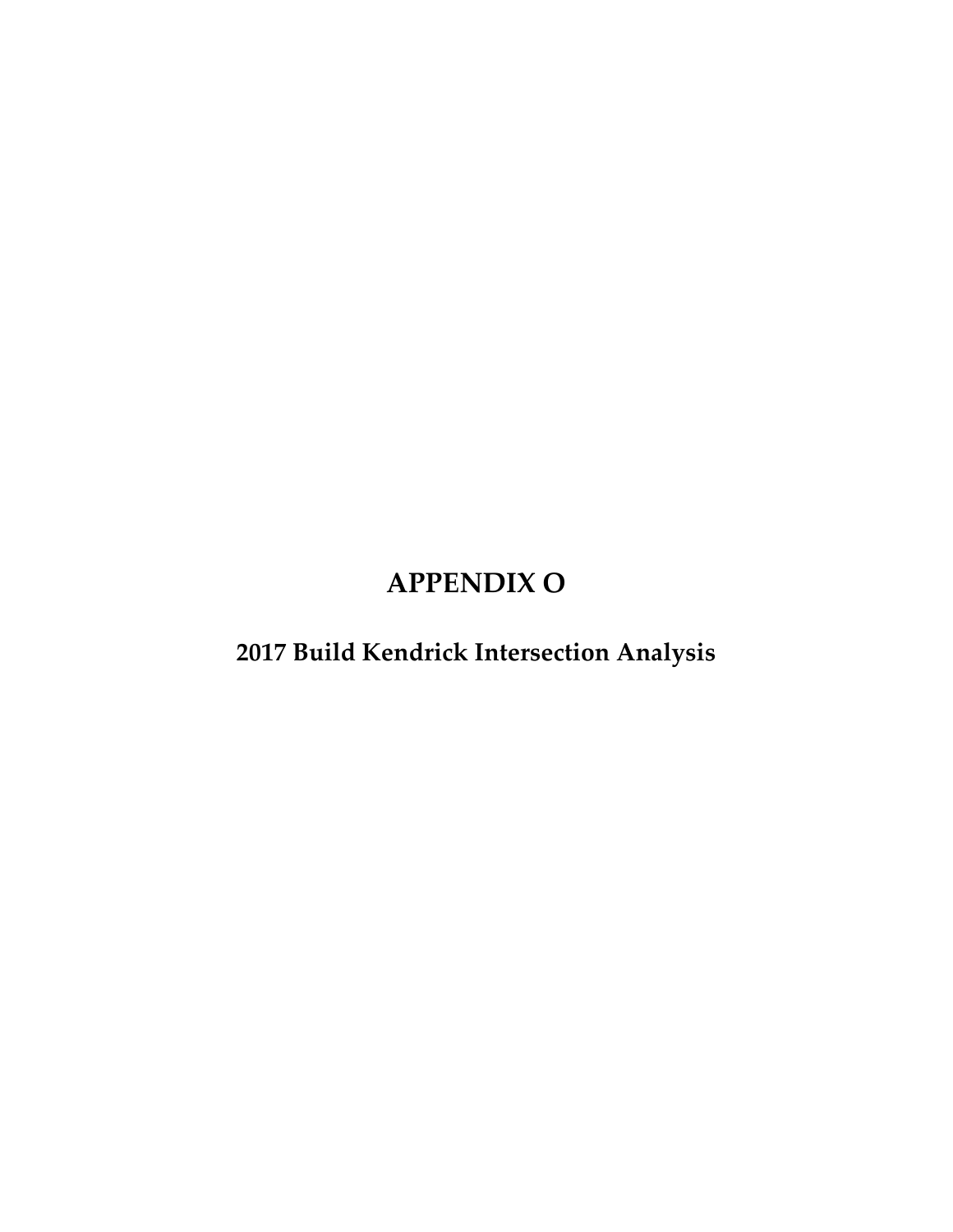# Route 128 Add-A-Lane<br>
2: Kendrick St & Hunting Rd<br>
2: Kendrick St & Hunting Rd 2: Kendrick St & Hunting Rd

|                         | ᢣ                |             |                  |                |                |                  |                  |            |            |                |                |                  |
|-------------------------|------------------|-------------|------------------|----------------|----------------|------------------|------------------|------------|------------|----------------|----------------|------------------|
| Lane Group              | EBL              | <b>EBT</b>  | <b>EBR</b>       | <b>WBL</b>     | <b>WBT</b>     | <b>WBR</b>       | <b>NBL</b>       | <b>NBT</b> | <b>NBR</b> | <b>SBL</b>     | <b>SBT</b>     | <b>SBR</b>       |
| Lane Configurations     |                  | 412         |                  | ۲              | Ъ              |                  |                  | ৰ          | ۴          | ۲              | Ъ              |                  |
| Volume (vph)            | 34               | 508         | $\overline{2}$   | 165            | 197            | 71               | $\overline{2}$   | 369        | 560        | 144            | 43             | $\overline{2}$   |
| Ideal Flow (vphpl)      | 1900             | 1900        | 1900             | 1900           | 1900           | 1900             | 1900             | 1900       | 1900       | 1900           | 1900           | 1900             |
| Storage Length (ft)     | $\boldsymbol{0}$ |             | $\theta$         | 230            |                | $\boldsymbol{0}$ | $\mathbf 0$      |            | 430        | 140            |                | $\theta$         |
| Storage Lanes           | $\mathbf 0$      |             | $\mathbf 0$      | 1              |                | $\mathbf 0$      | $\mathbf 0$      |            | 1          | 1              |                | $\boldsymbol{0}$ |
| Taper Length (ft)       | 25               |             | 25               | 25             |                | 25               | 25               |            | 25         | 25             |                | 25               |
| Lane Util. Factor       | 0.95             | 0.95        | 0.95             | 1.00           | 1.00           | 1.00             | 1.00             | 1.00       | 1.00       | 1.00           | 1.00           | 1.00             |
| Frt                     |                  | 0.999       |                  |                | 0.960          |                  |                  |            | 0.850      |                | 0.994          |                  |
| <b>Flt Protected</b>    |                  | 0.997       |                  | 0.950          |                |                  |                  |            |            | 0.950          |                |                  |
| Satd. Flow (prot)       | $\overline{0}$   | 3525        | $\theta$         | 1770           | 1788           | $\boldsymbol{0}$ | $\mathbf 0$      | 1863       | 1583       | 1770           | 1852           | $\theta$         |
| <b>Flt Permitted</b>    |                  | 0.917       |                  | 0.328          |                |                  |                  | 0.999      |            | 0.229          |                |                  |
| Satd. Flow (perm)       | $\mathbf{0}$     | 3242        | $\mathbf 0$      | 611            | 1788           | $\boldsymbol{0}$ | $\boldsymbol{0}$ | 1861       | 1583       | 427            | 1852           | $\overline{0}$   |
| Right Turn on Red       |                  |             | Yes              |                |                | Yes              |                  |            | Yes        |                |                | Yes              |
| Satd. Flow (RTOR)       |                  |             |                  |                | 21             |                  |                  |            | 609        |                | $\overline{2}$ |                  |
| Link Speed (mph)        |                  | 30          |                  |                | 30             |                  |                  | 30         |            |                | 30             |                  |
| Link Distance (ft)      |                  | 212         |                  |                | 425            |                  |                  | 438        |            |                | 316            |                  |
| Travel Time (s)         |                  | 4.8         |                  |                | 9.7            |                  |                  | 10.0       |            |                | 7.2            |                  |
| Peak Hour Factor        | 0.92             | 0.92        | 0.92             | 0.92           | 0.92           | 0.92             | 0.92             | 0.92       | 0.92       | 0.92           | 0.92           | 0.92             |
| Adj. Flow (vph)         | 37               | 552         | 2                | 179            | 214            | 77               | 2                | 401        | 609        | 157            | 47             | 2                |
| Shared Lane Traffic (%) |                  |             |                  |                |                |                  |                  |            |            |                |                |                  |
| Lane Group Flow (vph)   | $\boldsymbol{0}$ | 591         | $\boldsymbol{0}$ | 179            | 291            | $\boldsymbol{0}$ | $\mathbf 0$      | 403        | 609        | 157            | 49             | 0                |
| <b>Turn Type</b>        | Perm             |             |                  | pm+pt          |                |                  | Perm             |            | custom     | pm+pt          |                |                  |
| <b>Protected Phases</b> |                  | 6           |                  | 5              | $\overline{2}$ |                  |                  | 8          |            | 7              | 4              |                  |
| <b>Permitted Phases</b> | 6                |             |                  | $\overline{2}$ |                |                  | $8\,$            |            | 82         | $\overline{4}$ |                |                  |
| Detector Phase          | 6                | 6           |                  | 5              | $\overline{2}$ |                  | 8                | 8          | 82         | $\overline{7}$ | 4              |                  |
| Switch Phase            |                  |             |                  |                |                |                  |                  |            |            |                |                |                  |
| Minimum Initial (s)     | 7.0              | 7.0         |                  | 7.0            | 10.0           |                  | 10.0             | 10.0       |            | 7.0            | 10.0           |                  |
| Minimum Split (s)       | 12.0             | 12.0        |                  | 12.0           | 15.0           |                  | 15.0             | 15.0       |            | 12.0           | 15.0           |                  |
| Total Split (s)         | 22.0             | 22.0        | 0.0              | 11.0           | 33.0           | 0.0              | 28.0             | 28.0       | 61.0       | 11.0           | 39.0           | 0.0              |
| Total Split (%)         | 24.4%            | 24.4%       | 0.0%             | 12.2%          | 36.7%          | 0.0%             | 31.1%            | 31.1%      | 67.8%      | 12.2%          | 43.3%          | 0.0%             |
| Maximum Green (s)       | 17.0             | 17.0        |                  | 6.0            | 28.0           |                  | 23.0             | 23.0       |            | 6.0            | 34.0           |                  |
| Yellow Time (s)         | 4.0              | 4.0         |                  | 4.0            | 4.0            |                  | 4.0              | 4.0        |            | 4.0            | 4.0            |                  |
| All-Red Time (s)        | 1.0              | 1.0         |                  | 1.0            | 1.0            |                  | 1.0              | 1.0        |            | 1.0            | 1.0            |                  |
| Lost Time Adjust (s)    | $-1.0$           | $-1.0$      | 0.0              | $-1.0$         | $-1.0$         | 0.0              | $-1.0$           | $-1.0$     | $-1.0$     | $-1.0$         | $-1.0$         | 0.0              |
| Total Lost Time (s)     | 4.0              | 4.0         | 4.0              | 4.0            | 4.0            | 4.0              | 4.0              | 4.0        | 4.0        | 4.0            | 4.0            | 4.0              |
| Lead/Lag                | Lead             | Lead        |                  | Lag            |                |                  | Lead             | Lead       |            | Lag            |                |                  |
| Lead-Lag Optimize?      | Yes              | Yes         |                  | Yes            |                |                  | Yes              | Yes        |            | Yes            |                |                  |
| Vehicle Extension (s)   | 3.0              | 3.0         |                  | 3.0            | 3.0            |                  | 3.0              | 3.0        |            | 3.0            | 3.0            |                  |
| Recall Mode             | C-Max            | C-Max       |                  | None           | C-Max          |                  | None             | None       |            | None           | None           |                  |
| Walk Time (s)           |                  |             |                  |                |                |                  |                  |            |            |                |                |                  |
| Flash Dont Walk (s)     |                  |             |                  |                |                |                  |                  |            |            |                |                |                  |
| Pedestrian Calls (#/hr) |                  |             |                  |                |                |                  |                  |            |            |                |                |                  |
| Act Effct Green (s)     |                  | 32.9        |                  | 43.9           | 43.9           |                  |                  | 23.1       | 71.0       | 34.5           | 34.5           |                  |
| Actuated g/C Ratio      |                  | 0.37        |                  | 0.49           | 0.49           |                  |                  | 0.26       | 0.79       | 0.38           | 0.38           |                  |
| v/c Ratio               |                  | 0.50        |                  | 0.46           | 0.33           |                  |                  | 0.84       | 0.44       | 0.57           | 0.07           |                  |
| <b>Control Delay</b>    |                  | 26.4        |                  | 33.4           | 23.5           |                  |                  | 49.1       | 1.6        | 36.6           | 17.1           |                  |
| Queue Delay             |                  | 0.0         |                  | 0.0            | 0.0            |                  |                  | 0.0        | 0.2        | 4.0            | 0.0            |                  |
| <b>Total Delay</b>      |                  | 26.4        |                  | 33.4           | 23.5           |                  |                  | 49.1       | 1.7        | 40.6           | 17.1           |                  |
| LOS                     |                  | $\mathsf C$ |                  | C              | $\mathsf C$    |                  |                  | D          | Α          | D              | B              |                  |

McMahon Associates, Inc.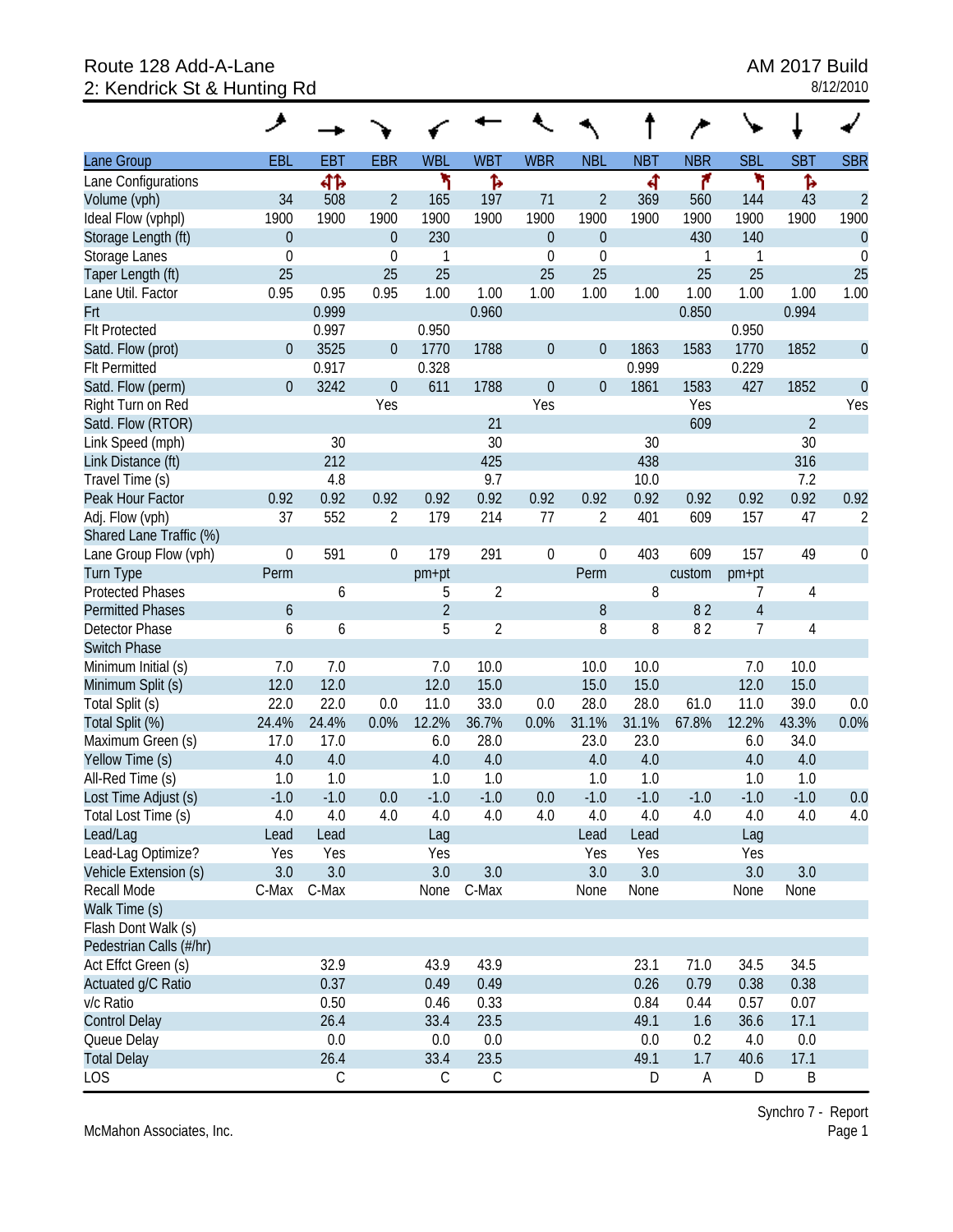| Lane Group              | Ø9           |  |
|-------------------------|--------------|--|
| Lane Configurations     |              |  |
| Volume (vph)            |              |  |
| Ideal Flow (vphpl)      |              |  |
| Storage Length (ft)     |              |  |
| Storage Lanes           |              |  |
| Taper Length (ft)       |              |  |
| Lane Util. Factor       |              |  |
| Frt                     |              |  |
| <b>Flt Protected</b>    |              |  |
| Satd. Flow (prot)       |              |  |
| <b>Flt Permitted</b>    |              |  |
| Satd. Flow (perm)       |              |  |
| Right Turn on Red       |              |  |
| Satd. Flow (RTOR)       |              |  |
| Link Speed (mph)        |              |  |
| Link Distance (ft)      |              |  |
| Travel Time (s)         |              |  |
| Peak Hour Factor        |              |  |
| Adj. Flow (vph)         |              |  |
| Shared Lane Traffic (%) |              |  |
| Lane Group Flow (vph)   |              |  |
| Turn Type               |              |  |
| <b>Protected Phases</b> | 9            |  |
| <b>Permitted Phases</b> |              |  |
| Detector Phase          |              |  |
| <b>Switch Phase</b>     |              |  |
| Minimum Initial (s)     | 1.0          |  |
| Minimum Split (s)       | 18.0         |  |
| Total Split (s)         | 18.0         |  |
| Total Split (%)         | 20%          |  |
| Maximum Green (s)       | 16.0         |  |
| Yellow Time (s)         | 2.0          |  |
| All-Red Time (s)        | 0.0          |  |
| Lost Time Adjust (s)    |              |  |
| Total Lost Time (s)     |              |  |
| Lead/Lag                |              |  |
| Lead-Lag Optimize?      |              |  |
| Vehicle Extension (s)   | 3.0          |  |
| Recall Mode             | None         |  |
| Walk Time (s)           | $6.0\,$      |  |
| Flash Dont Walk (s)     | 12.0         |  |
| Pedestrian Calls (#/hr) | $\mathbf{1}$ |  |
| Act Effct Green (s)     |              |  |
| Actuated g/C Ratio      |              |  |
| v/c Ratio               |              |  |
| <b>Control Delay</b>    |              |  |
| Queue Delay             |              |  |
| <b>Total Delay</b>      |              |  |
|                         |              |  |
| LOS                     |              |  |

McMahon Associates, Inc.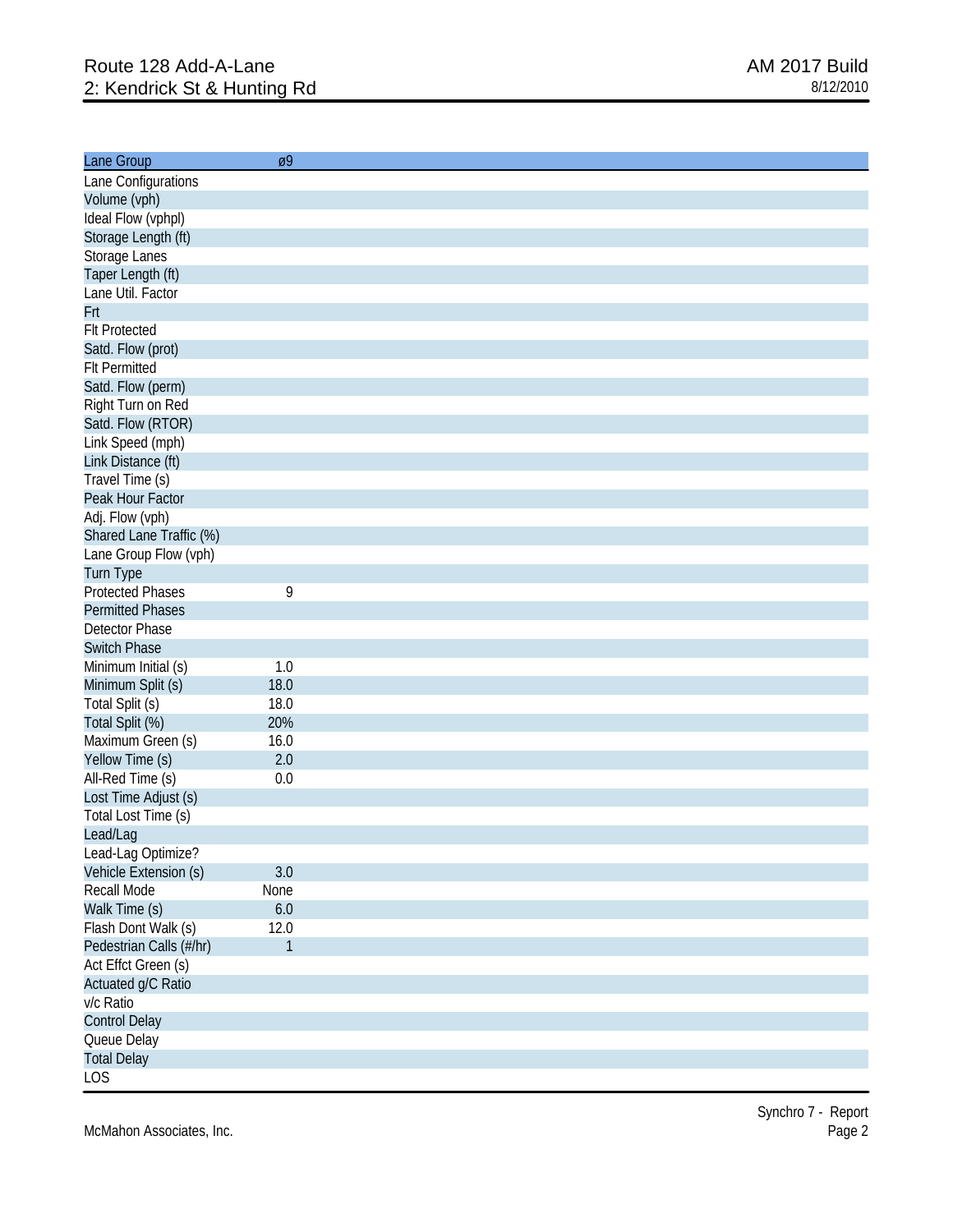# Route 128 Add-A-Lane **AM 2017 Build** 2: Kendrick St & Hunting Rd 8/12/2010

| Lane Group                                                            | EBL   | EBT         | <b>EBR</b> | <b>WBL</b>   | <b>WBT</b>                    | <b>WBR</b> | <b>NBL</b> | <b>NBT</b>     | <b>NBR</b> | <b>SBL</b>     | <b>SBT</b>       | <b>SBR</b> |
|-----------------------------------------------------------------------|-------|-------------|------------|--------------|-------------------------------|------------|------------|----------------|------------|----------------|------------------|------------|
| Approach Delay                                                        |       | 26.4        |            |              | 27.3                          |            |            | 20.6           |            |                | 35.0             |            |
| Approach LOS                                                          |       | C           |            |              | $\mathsf C$                   |            |            | C              |            |                | С                |            |
| Queue Length 50th (ft)                                                |       | 126         |            | 80           | 132                           |            |            | 215            | $\theta$   | 59             | 16               |            |
| Queue Length 95th (ft)                                                |       | #274        |            | m169         | m243                          |            |            | #362           | 36         | 103            | 39               |            |
| Internal Link Dist (ft)                                               |       | 132         |            |              | 345                           |            |            | 358            |            |                | 236              |            |
| Turn Bay Length (ft)                                                  |       |             |            | 230          |                               |            |            |                | 430        | 140            |                  |            |
| Base Capacity (vph)                                                   |       | 1184        |            | 388          | 882                           |            |            | 496            | 1387       | 275            | 721              |            |
| Starvation Cap Reductn                                                |       | 0           |            | 0            | $\theta$                      |            |            | $\theta$       | 0          | $\overline{0}$ | $\theta$         |            |
| Spillback Cap Reductn                                                 |       | $\mathbf 0$ |            | $\mathbf{0}$ | $\overline{0}$                |            |            | $\overline{0}$ | 204        | 61             | $\boldsymbol{0}$ |            |
| Storage Cap Reductn                                                   |       | $\Omega$    |            | $\Omega$     | 0                             |            |            | $\Omega$       | $\theta$   | 0              | 0                |            |
| Reduced v/c Ratio                                                     |       | 0.50        |            | 0.46         | 0.33                          |            |            | 0.81           | 0.51       | 0.73           | 0.07             |            |
| <b>Intersection Summary</b>                                           |       |             |            |              |                               |            |            |                |            |                |                  |            |
| Area Type:                                                            | Other |             |            |              |                               |            |            |                |            |                |                  |            |
| Cycle Length: 90                                                      |       |             |            |              |                               |            |            |                |            |                |                  |            |
| Actuated Cycle Length: 90                                             |       |             |            |              |                               |            |            |                |            |                |                  |            |
| Offset: 0 (0%), Referenced to phase 2:WBTL and 6:EBTL, Start of Green |       |             |            |              |                               |            |            |                |            |                |                  |            |
| Natural Cycle: 90                                                     |       |             |            |              |                               |            |            |                |            |                |                  |            |
| Control Type: Actuated-Coordinated                                    |       |             |            |              |                               |            |            |                |            |                |                  |            |
| Maximum v/c Ratio: 0.84                                               |       |             |            |              |                               |            |            |                |            |                |                  |            |
| Intersection Signal Delay: 24.8                                       |       |             |            |              | Intersection LOS: C           |            |            |                |            |                |                  |            |
| Intersection Capacity Utilization 71.0%                               |       |             |            |              | <b>ICU Level of Service C</b> |            |            |                |            |                |                  |            |
| Analysis Period (min) 15                                              |       |             |            |              |                               |            |            |                |            |                |                  |            |
| 95th percentile volume exceeds capacity, queue may be longer.<br>#    |       |             |            |              |                               |            |            |                |            |                |                  |            |
| Queue shown is maximum after two cycles.                              |       |             |            |              |                               |            |            |                |            |                |                  |            |
| Volume for 95th percentile queue is metered by upstream signal.<br>m  |       |             |            |              |                               |            |            |                |            |                |                  |            |
|                                                                       |       |             |            |              |                               |            |            |                |            |                |                  |            |

Splits and Phases: 2: Kendrick St & Hunting Rd

| H<br>ø2 |    | о4  |    | P ®9 |  |  |  |  |
|---------|----|-----|----|------|--|--|--|--|
| 33 s    |    | --- |    |      |  |  |  |  |
| ← 06    | ø5 | ø8  | Ø1 |      |  |  |  |  |
| 22s     |    | --  |    |      |  |  |  |  |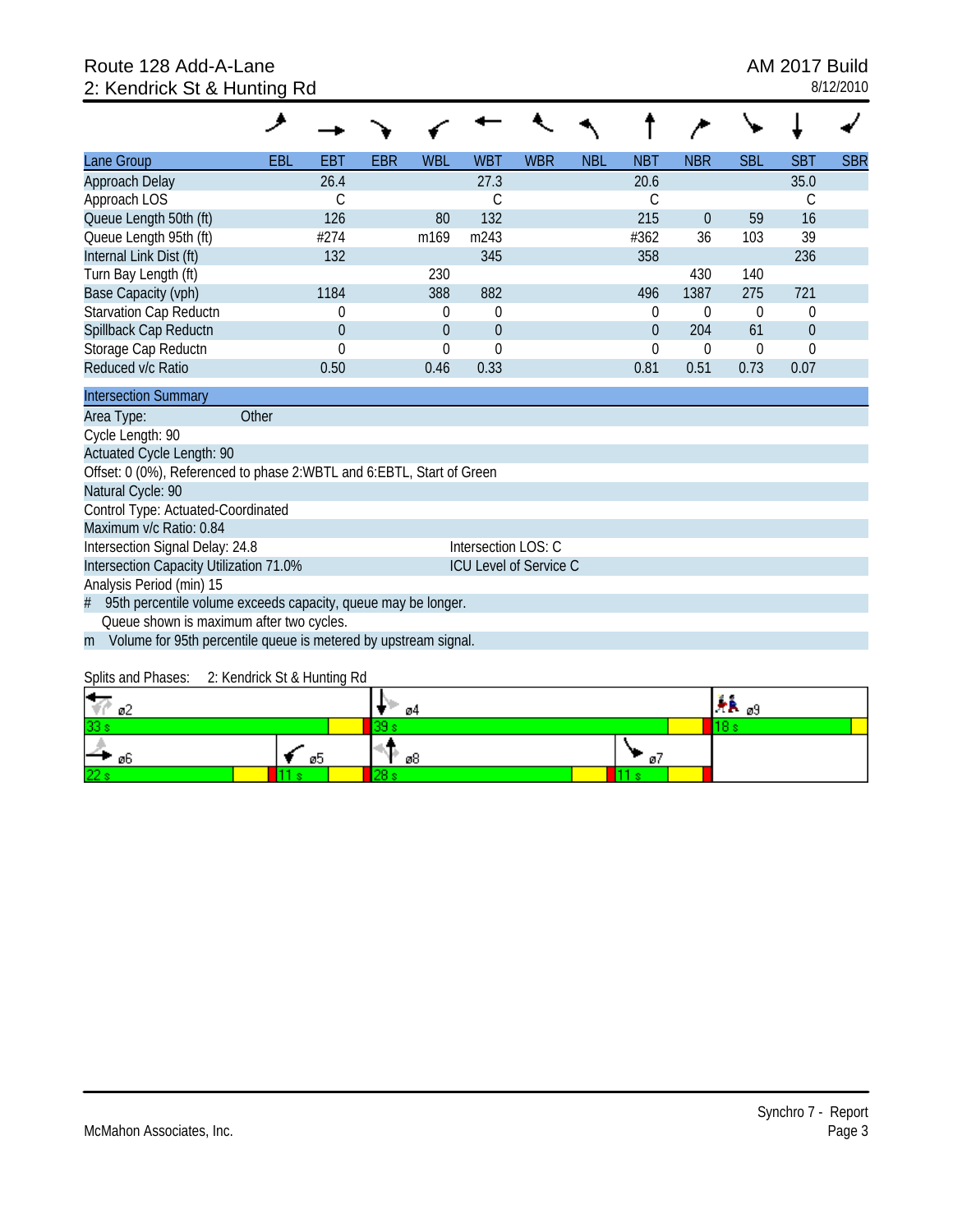# Route 128 Add-A-Lane **AM 2017 Build**<br>3: Kendrick St & 3rd Ave 3: Kendrick St & 3rd Ave

|                                            | ↗              |            |              |              |                |             |                  |                |                  |                  |            |                  |
|--------------------------------------------|----------------|------------|--------------|--------------|----------------|-------------|------------------|----------------|------------------|------------------|------------|------------------|
| Lane Group                                 | <b>EBL</b>     | <b>EBT</b> | <b>EBR</b>   | <b>WBL</b>   | <b>WBT</b>     | <b>WBR</b>  | <b>NBL</b>       | <b>NBT</b>     | <b>NBR</b>       | <b>SBL</b>       | <b>SBT</b> | <b>SBR</b>       |
| Lane Configurations                        | ۲              | ↟↟         | ۴            | ۲            | 怍              |             | ۲                | Ф              |                  |                  | 4          | ۴                |
| Volume (vph)                               | 683            | 1813       | 400          | 132          | 580            | 48          | 28               | 5              | 10               | 59               | 41         | 41               |
| Ideal Flow (vphpl)                         | 1900           | 1900       | 1900         | 1900         | 1900           | 1900        | 1900             | 1900           | 1900             | 1900             | 1900       | 1900             |
| Lane Width (ft)                            | 10             | 11         | 11           | 10           | 11             | 11          | 12               | 12             | 12               | 12               | 12         | 12               |
| Storage Length (ft)                        | $\mathbf 0$    |            | 360          | 150          |                | $\mathbf 0$ | $\boldsymbol{0}$ |                | $\boldsymbol{0}$ | $\boldsymbol{0}$ |            | $\boldsymbol{0}$ |
| Storage Lanes                              | $\overline{1}$ |            | $\mathbf{1}$ | $\mathbf{1}$ |                | $\mathbf 0$ | $\mathbf{1}$     |                | $\mathbf 0$      | $\mathbf 0$      |            | $\overline{1}$   |
| Taper Length (ft)                          | 25             |            | 25           | 25           |                | 25          | 25               |                | 25               | 25               |            | 25               |
| Lane Util. Factor                          | 1.00           | 0.95       | 1.00         | 1.00         | 0.95           | 0.95        | 0.95             | 0.95           | 1.00             | 1.00             | 1.00       | 1.00             |
| Frt                                        |                |            | 0.850        |              | 0.989          |             |                  | 0.925          |                  |                  |            | 0.850            |
| <b>Flt Protected</b>                       | 0.950          |            |              | 0.950        |                |             | 0.950            | 0.987          |                  |                  | 0.971      |                  |
| Satd. Flow (prot)                          | 1652           | 3421       | 1531         | 1652         | 3384           | 0           | 1681             | 1616           | 0                | $\boldsymbol{0}$ | 1809       | 1583             |
| <b>Flt Permitted</b>                       | 0.950          |            |              | 0.950        |                |             | 0.950            | 0.987          |                  |                  | 0.971      |                  |
| Satd. Flow (perm)                          | 1652           | 3421       | 1531         | 1652         | 3384           | $\mathbf 0$ | 1681             | 1616           | $\boldsymbol{0}$ | $\boldsymbol{0}$ | 1809       | 1583             |
| Right Turn on Red                          |                |            | Yes          |              |                | Yes         |                  |                | Yes              |                  |            | Yes              |
| Satd. Flow (RTOR)                          |                |            | 435          |              | 8              |             |                  | 11             |                  |                  |            | 45               |
| Link Speed (mph)                           |                | 30         |              |              | 30             |             |                  | 30             |                  |                  | 30         |                  |
| Link Distance (ft)                         |                | 1055       |              |              | 1027           |             |                  | 274            |                  |                  | 474        |                  |
| Travel Time (s)                            |                | 24.0       |              |              | 23.3           |             |                  | 6.2            |                  |                  | 10.8       |                  |
| Peak Hour Factor                           | 0.92           | 0.92       | 0.92         | 0.92         | 0.92           | 0.92        | 0.92             | 0.92           | 0.92             | 0.92             | 0.92       | 0.92             |
|                                            | 742            | 1971       | 435          | 143          | 630            | 52          | 30               | $\overline{5}$ | 11               | 64               | 45         | 45               |
| Adj. Flow (vph)<br>Shared Lane Traffic (%) |                |            |              |              |                |             |                  |                |                  |                  |            |                  |
|                                            |                | 1971       |              |              |                |             | 21%<br>24        |                |                  |                  |            |                  |
| Lane Group Flow (vph)                      | 742            |            | 435          | 143          | 682            | $\mathbf 0$ |                  | 22             | $\boldsymbol{0}$ | $\boldsymbol{0}$ | 109        | 45               |
| Turn Type                                  | Prot           |            | custom       | Prot         |                |             | Split            |                |                  | Split            |            | Free             |
| <b>Protected Phases</b>                    | $\mathbf{1}$   | 6          |              | 5            | $\overline{2}$ |             | 8                | 8              |                  | 4                | 4          |                  |
| <b>Permitted Phases</b>                    |                |            | 68           |              | $\overline{2}$ |             |                  |                |                  |                  |            | Free             |
| <b>Detector Phase</b>                      | $\mathbf{1}$   | 6          | 68           | 5            | $\overline{2}$ |             | 8                | 8              |                  | $\overline{4}$   | 4          |                  |
| Switch Phase                               |                |            |              |              |                |             |                  |                |                  |                  |            |                  |
| Minimum Initial (s)                        | 7.0            | 10.0       |              | 3.0          | 10.0           |             | 3.0              | 3.0            |                  | 3.0              | 3.0        |                  |
| Minimum Split (s)                          | 12.0           | 15.0       |              | 8.0          | 21.0           |             | 8.0              | 8.0            |                  | 8.0              | 8.0        |                  |
| Total Split (s)                            | 40.0           | 57.0       | 65.0         | 9.0          | 26.0           | 0.0         | 8.0              | 8.0            | 0.0              | 8.0              | 8.0        | 0.0              |
| Total Split (%)                            | 40.0%          | 57.0%      | 65.0%        | 9.0%         | 26.0%          | 0.0%        | 8.0%             | 8.0%           | 0.0%             | 8.0%             | 8.0%       | 0.0%             |
| Maximum Green (s)                          | 35.0           | 52.0       |              | 4.0          | 21.0           |             | 3.0              | 3.0            |                  | 3.0              | 3.0        |                  |
| Yellow Time (s)                            | 4.0            | 4.0        |              | 4.0          | 4.0            |             | 4.0              | 4.0            |                  | 4.0              | 4.0        |                  |
| All-Red Time (s)                           | 1.0            | 1.0        |              | 1.0          | 1.0            |             | 1.0              | 1.0            |                  | 1.0              | 1.0        |                  |
| Lost Time Adjust (s)                       | $-1.0$         | $-1.0$     | $-1.0$       | $-1.0$       | $-1.0$         | 0.0         | $-1.0$           | $-1.0$         | 0.0              | $-1.0$           | $-1.0$     | $-1.0$           |
| Total Lost Time (s)                        | 4.0            | 4.0        | 4.0          | 4.0          | 4.0            | 4.0         | 4.0              | 4.0            | 4.0              | 4.0              | 4.0        | 3.0              |
| Lead/Lag                                   | Lead           | Lag        |              | Lead         | Lag            |             | Lead             | Lead           |                  | Lag              | Lag        |                  |
| Lead-Lag Optimize?                         | Yes            | Yes        |              | Yes          | Yes            |             | Yes              | Yes            |                  | Yes              | Yes        |                  |
| Vehicle Extension (s)                      | 2.0            | 2.0        |              | 2.0          | 2.0            |             | 2.0              | 2.0            |                  | 2.0              | 2.0        |                  |
| <b>Recall Mode</b>                         | None           | Min        |              | None         | C-Min          |             | None             | None           |                  | None             | None       |                  |
| Walk Time (s)                              |                |            |              |              |                |             |                  |                |                  |                  |            |                  |
| Flash Dont Walk (s)                        |                |            |              |              |                |             |                  |                |                  |                  |            |                  |
| Pedestrian Calls (#/hr)                    |                |            |              |              |                |             |                  |                |                  |                  |            |                  |
| Act Effct Green (s)                        | 38.6           | 53.0       | 62.2         | 7.6          | 22.0           |             | 6.0              | 6.0            |                  |                  | 13.8       | 100.0            |
| Actuated g/C Ratio                         | 0.39           | 0.53       | 0.62         | 0.08         | 0.22           |             | 0.06             | 0.06           |                  |                  | 0.14       | 1.00             |
| v/c Ratio                                  | 1.16           | 1.09       | 0.39         | 1.13         | 0.91           |             | 0.24             | 0.21           |                  |                  | 0.44       | 0.03             |
| Control Delay                              | 119.6          | 73.7       | 1.6          | 163.8        | 55.2           |             | 51.2             | 35.2           |                  |                  | 49.6       | 0.0              |
| Queue Delay                                | 0.0            | 0.0        | 0.0          | 0.0          | 0.0            |             | 0.0              | 0.0            |                  |                  | 0.0        | 0.0              |
| <b>Total Delay</b>                         | 119.6          | 73.7       | 1.6          | 163.8        | 55.2           |             | 51.2             | 35.2           |                  |                  | 49.6       | 0.0              |

McMahon Associates, Inc.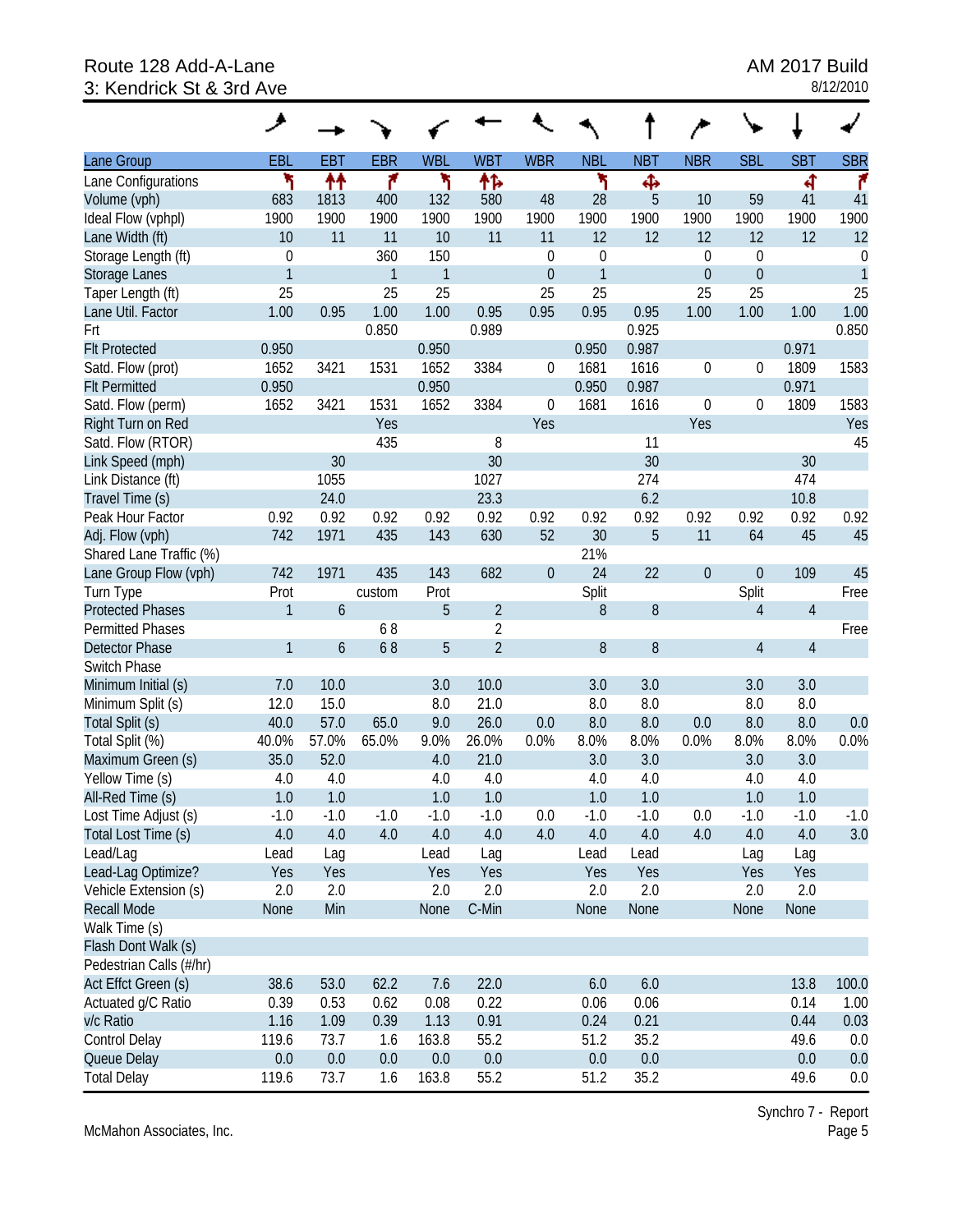# Route 128 Add-A-Lane **AM 2017 Build** 3: Kendrick St & 3rd Ave 8/12/2010

| Lane Group                                                         | EBL      | EBT      | <b>EBR</b>     | <b>WBL</b>       | <b>WBT</b>             | <b>WBR</b> | <b>NBL</b> | <b>NBT</b>  | <b>NBR</b> | <b>SBL</b> | <b>SBT</b>     | <b>SBR</b>     |
|--------------------------------------------------------------------|----------|----------|----------------|------------------|------------------------|------------|------------|-------------|------------|------------|----------------|----------------|
| <b>LOS</b>                                                         | F        | E        | $\overline{A}$ | F                | E                      |            | D          | D           |            |            | D              | $\overline{A}$ |
| Approach Delay                                                     |          | 74.5     |                |                  | 74.0                   |            |            | 43.5        |            |            | 35.1           |                |
| Approach LOS                                                       |          | E        |                |                  | E                      |            |            | D           |            |            | D              |                |
| Queue Length 50th (ft)                                             | $-545$   | $-747$   | $\theta$       | 92               | 222                    |            | 15         | 7           |            |            | 64             | $\theta$       |
| Queue Length 95th (ft)                                             | #817     | #885     | 17             | #258             | #329                   |            | 44         | 33          |            |            | #207           | $\overline{0}$ |
| Internal Link Dist (ft)                                            |          | 975      |                |                  | 947                    |            |            | 194         |            |            | 394            |                |
| Turn Bay Length (ft)                                               |          |          | 360            | 150              |                        |            |            |             |            |            |                |                |
| Base Capacity (vph)                                                | 638      | 1813     | 1117           | 126              | 751                    |            | 101        | 107         |            |            | 249            | 1583           |
| Starvation Cap Reductn                                             | $\theta$ | $\theta$ | 0              | $\theta$         | $\overline{0}$         |            | $\theta$   | $\theta$    |            |            | $\mathbf 0$    | $\theta$       |
| Spillback Cap Reductn                                              | $\theta$ | 0        | $\theta$       | $\boldsymbol{0}$ | $\theta$               |            | $\theta$   | $\mathbf 0$ |            |            | $\Omega$       | $\theta$       |
| Storage Cap Reductn                                                | $\theta$ | $\theta$ | $\Omega$       | $\theta$         | $\overline{0}$         |            | $\Omega$   | $\theta$    |            |            | $\overline{0}$ | $\overline{0}$ |
| Reduced v/c Ratio                                                  | 1.16     | 1.09     | 0.39           | 1.13             | 0.91                   |            | 0.24       | 0.21        |            |            | 0.44           | 0.03           |
| <b>Intersection Summary</b>                                        |          |          |                |                  |                        |            |            |             |            |            |                |                |
| Area Type:                                                         | Other    |          |                |                  |                        |            |            |             |            |            |                |                |
| Cycle Length: 100                                                  |          |          |                |                  |                        |            |            |             |            |            |                |                |
| Actuated Cycle Length: 100                                         |          |          |                |                  |                        |            |            |             |            |            |                |                |
| Offset: 0 (0%), Referenced to phase 2:WBT, Start of Green          |          |          |                |                  |                        |            |            |             |            |            |                |                |
| Natural Cycle: 130                                                 |          |          |                |                  |                        |            |            |             |            |            |                |                |
| Control Type: Actuated-Coordinated                                 |          |          |                |                  |                        |            |            |             |            |            |                |                |
| Maximum v/c Ratio: 1.16                                            |          |          |                |                  |                        |            |            |             |            |            |                |                |
| Intersection Signal Delay: 72.6                                    |          |          |                |                  | Intersection LOS: E    |            |            |             |            |            |                |                |
| Intersection Capacity Utilization 79.5%                            |          |          |                |                  | ICU Level of Service D |            |            |             |            |            |                |                |
| Analysis Period (min) 15                                           |          |          |                |                  |                        |            |            |             |            |            |                |                |
| Volume exceeds capacity, queue is theoretically infinite.          |          |          |                |                  |                        |            |            |             |            |            |                |                |
| Queue shown is maximum after two cycles.                           |          |          |                |                  |                        |            |            |             |            |            |                |                |
| 95th percentile volume exceeds capacity, queue may be longer.<br># |          |          |                |                  |                        |            |            |             |            |            |                |                |
| Queue shown is maximum after two cycles.                           |          |          |                |                  |                        |            |            |             |            |            |                |                |

#### Splits and Phases: 3: Kendrick St & 3rd Ave

| ×<br>ø         | ມ∠ | ле ø9 | ø8<br>04 |
|----------------|----|-------|----------|
| 40             |    |       |          |
| -ø6<br>ØD.     |    |       |          |
| 9 <sub>s</sub> |    |       |          |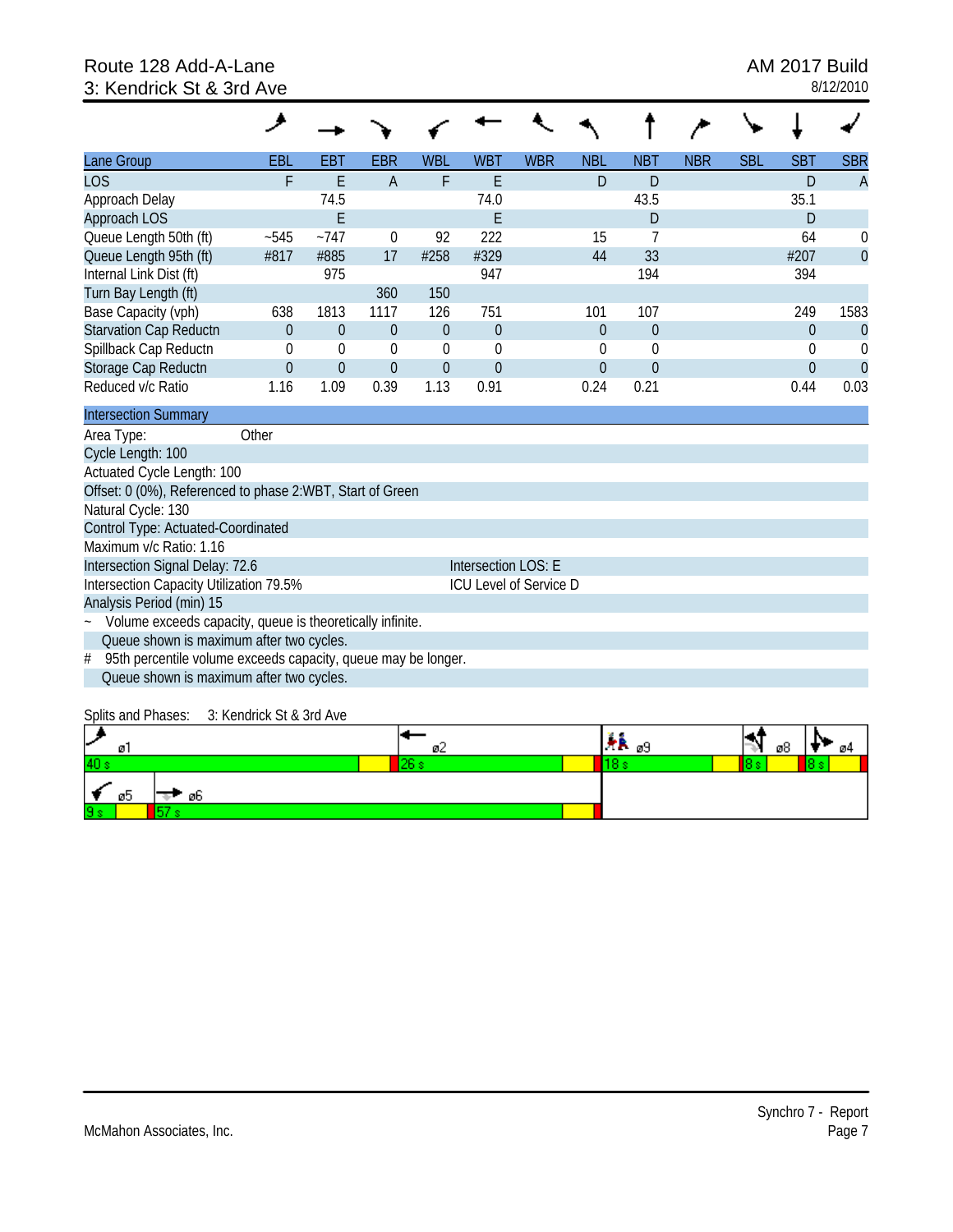### Route 128 Add-A-Lane <br>
4: Kendrick St & 4th Ave 8/12/2010 4: Kendrick St & 4th Ave

|                                   | حر              |                  |                 |                  |                 |                             |                 |                  | ∕                |                  |            |            |
|-----------------------------------|-----------------|------------------|-----------------|------------------|-----------------|-----------------------------|-----------------|------------------|------------------|------------------|------------|------------|
| <b>Movement</b>                   | EBL             | <b>EBT</b>       | <b>EBR</b>      | <b>WBL</b>       | <b>WBT</b>      | <b>WBR</b>                  | <b>NBL</b>      | <b>NBT</b>       | <b>NBR</b>       | <b>SBL</b>       | <b>SBT</b> | <b>SBR</b> |
| Lane Configurations               |                 | 412              |                 |                  | 412             |                             |                 | Ф                |                  |                  | 4          | ۴          |
| Volume (veh/h)                    | 456             | 1417             | 5               | 5                | 557             | 407                         | 5               | 5                | 5                | 185              | 5          | 167        |
| Sign Control                      |                 | Free             |                 |                  | Free            |                             |                 | Stop             |                  |                  | Stop       |            |
| Grade                             |                 | 0%               |                 |                  | 0%              |                             |                 | 0%               |                  |                  | 0%         |            |
| Peak Hour Factor                  | 0.92            | 0.92             | 0.92            | 0.92             | 0.92            | 0.92                        | 0.92            | 0.92             | 0.92             | 0.92             | 0.92       | 0.92       |
| Hourly flow rate (vph)            | 496             | 1540             | 5               | 5                | 605             | 442                         | 5               | $\overline{5}$   | 5                | 201              | 5          | 182        |
| Pedestrians                       |                 |                  |                 |                  |                 |                             |                 |                  |                  |                  |            |            |
| Lane Width (ft)                   |                 |                  |                 |                  |                 |                             |                 |                  |                  |                  |            |            |
| Walking Speed (ft/s)              |                 |                  |                 |                  |                 |                             |                 |                  |                  |                  |            |            |
| Percent Blockage                  |                 |                  |                 |                  |                 |                             |                 |                  |                  |                  |            |            |
| Right turn flare (veh)            |                 |                  |                 |                  |                 |                             |                 |                  |                  |                  |            |            |
| Median type                       |                 | None             |                 |                  | None            |                             |                 |                  |                  |                  |            |            |
| Median storage veh)               |                 |                  |                 |                  |                 |                             |                 |                  |                  |                  |            |            |
| Upstream signal (ft)              |                 | 1027             |                 |                  |                 |                             |                 |                  |                  |                  |            |            |
| pX, platoon unblocked             |                 |                  |                 | 0.53             |                 |                             | 0.53            | 0.53             | 0.53             | 0.53             | 0.53       |            |
| vC, conflicting volume            | 1048            |                  |                 | 1546             |                 |                             | 3032            | 3593             | 773              | 2607             | 3374       | 524        |
| vC1, stage 1 conf vol             |                 |                  |                 |                  |                 |                             |                 |                  |                  |                  |            |            |
| vC2, stage 2 conf vol             |                 |                  |                 |                  |                 |                             |                 |                  |                  |                  |            |            |
| vCu, unblocked vol                | 1048            |                  |                 | 258              |                 |                             | 3060            | 4118             | $\boldsymbol{0}$ | 2259             | 3706       | 524        |
| tC, single (s)                    | 4.1             |                  |                 | 4.1              |                 |                             | 7.5             | 6.5              | 6.9              | 7.5              | 6.5        | 6.9        |
| tC, 2 stage (s)                   |                 |                  |                 |                  |                 |                             |                 |                  |                  |                  |            |            |
| tF(s)                             | 2.2             |                  |                 | 2.2              |                 |                             | 3.5             | 4.0              | 3.3              | 3.5              | 4.0        | 3.3        |
| p0 queue free %                   | 25              |                  |                 | 99               |                 |                             | 0               | $\boldsymbol{0}$ | 99               | $\boldsymbol{0}$ | 0          | 64         |
| cM capacity (veh/h)               | 660             |                  |                 | 691              |                 |                             | $\overline{0}$  | $\boldsymbol{0}$ | 575              | $\mathbf 0$      | 1          | 498        |
| Direction, Lane #                 | EB <sub>1</sub> | EB <sub>2</sub>  | WB <sub>1</sub> | WB <sub>2</sub>  | NB <sub>1</sub> | SB <sub>1</sub>             | SB <sub>2</sub> |                  |                  |                  |            |            |
| <b>Volume Total</b>               | 1266            | 776              | 308             | 745              | 16              | 207                         | 182             |                  |                  |                  |            |            |
| Volume Left                       | 496             | $\boldsymbol{0}$ | 5               | $\boldsymbol{0}$ | 5               | 201                         | $\mathbf 0$     |                  |                  |                  |            |            |
| <b>Volume Right</b>               | $\mathbf 0$     | 5                | $\overline{0}$  | 442              | 5               | $\mathbf 0$                 | 182             |                  |                  |                  |            |            |
| cSH                               | 660             | 1700             | 691             | 1700             | $\mathbf{0}$    | $\boldsymbol{0}$            | 498             |                  |                  |                  |            |            |
| Volume to Capacity                | 0.75            | 0.46             | 0.01            | 0.44             | Err             | Err                         | 0.36            |                  |                  |                  |            |            |
| Queue Length 95th (ft)            | 170             | 0                | 1               | 0                | Err             | Err                         | 41              |                  |                  |                  |            |            |
| Control Delay (s)                 | 25.0            | 0.0              | 0.3             | 0.0              | Err             | Err                         | 16.3            |                  |                  |                  |            |            |
| Lane LOS                          | D               |                  | Α               |                  | F               | F                           | C               |                  |                  |                  |            |            |
| Approach Delay (s)                | 15.5            |                  | 0.1             |                  | Err             | Err                         |                 |                  |                  |                  |            |            |
| Approach LOS                      |                 |                  |                 |                  | F               | F                           |                 |                  |                  |                  |            |            |
| <b>Intersection Summary</b>       |                 |                  |                 |                  |                 |                             |                 |                  |                  |                  |            |            |
| Average Delay                     |                 |                  | Err             |                  |                 |                             |                 |                  |                  |                  |            |            |
| Intersection Capacity Utilization |                 |                  | 108.3%          |                  |                 | <b>ICU Level of Service</b> |                 |                  | G                |                  |            |            |
| Analysis Period (min)             |                 |                  | 15              |                  |                 |                             |                 |                  |                  |                  |            |            |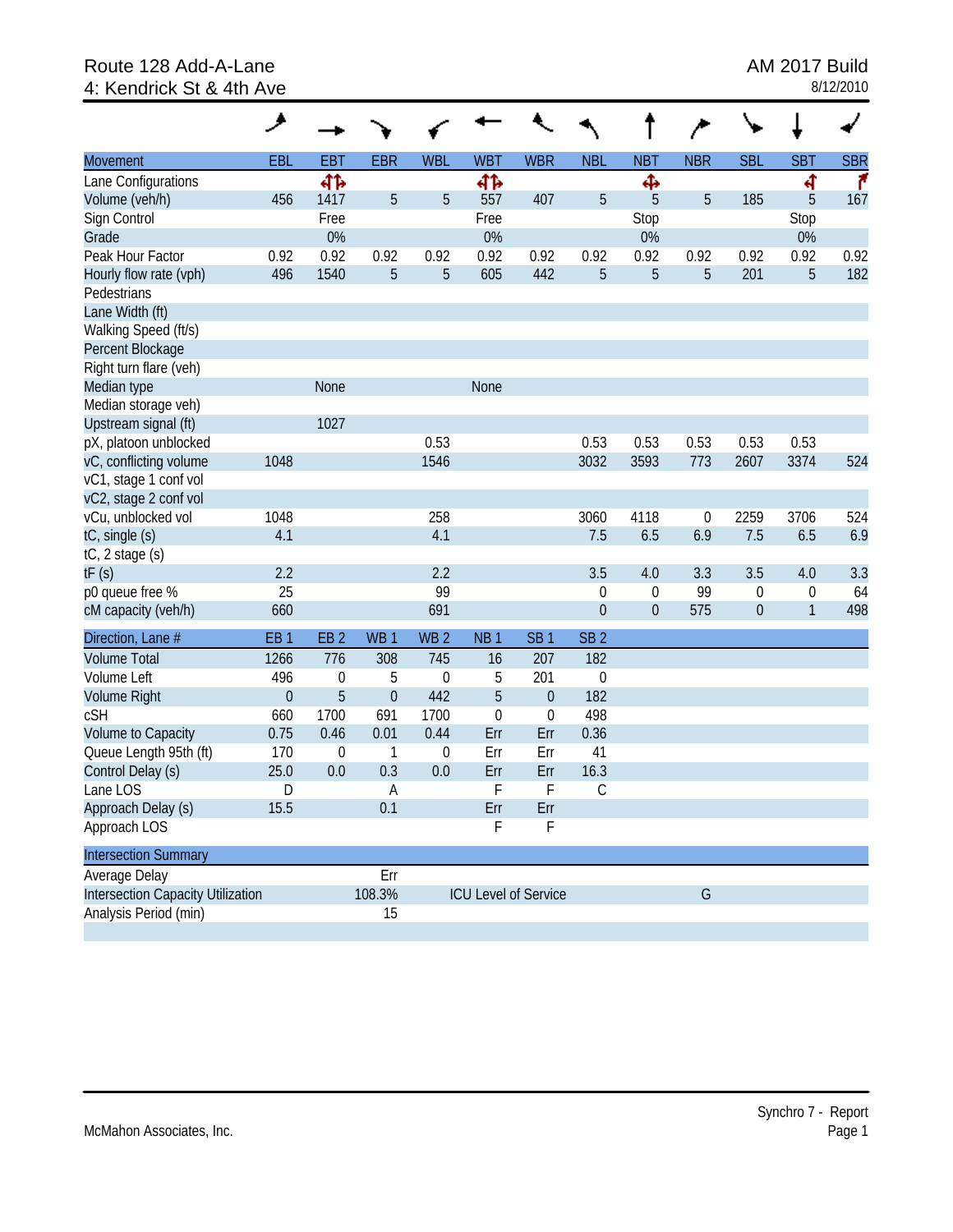Route 128 Add-A-Lane **AM 2017 Build** 12: Kendrick St & Route 128 SB off-ramp 8/12/2010

|                         | حر               |                |                  |                |             |                  |                  |                  |                  |                  |                  |                  |
|-------------------------|------------------|----------------|------------------|----------------|-------------|------------------|------------------|------------------|------------------|------------------|------------------|------------------|
| Lane Group              | EBL              | <b>EBT</b>     | <b>EBR</b>       | <b>WBL</b>     | <b>WBT</b>  | <b>WBR</b>       | <b>NBL</b>       | <b>NBT</b>       | <b>NBR</b>       | <b>SBL</b>       | <b>SBT</b>       | <b>SBR</b>       |
| Lane Configurations     |                  | ↟↟             |                  | ካካ             | ↟           |                  |                  |                  |                  | ۲                | Ф                |                  |
| Volume (vph)            | $\boldsymbol{0}$ | 1215           | $\mathbf 0$      | 178            | 436         | $\boldsymbol{0}$ | $\boldsymbol{0}$ | $\boldsymbol{0}$ | $\boldsymbol{0}$ | 992              | $\theta$         | 26               |
| Ideal Flow (vphpl)      | 1900             | 1900           | 1900             | 1900           | 1900        | 1900             | 1900             | 1900             | 1900             | 1900             | 1900             | 1900             |
| Lane Util. Factor       | 1.00             | 0.95           | 1.00             | 0.97           | 1.00        | 1.00             | 1.00             | 1.00             | 1.00             | 0.95             | 0.95             | 1.00             |
| Frt                     |                  |                |                  |                |             |                  |                  |                  |                  |                  | 0.992            |                  |
| <b>Flt Protected</b>    |                  |                |                  | 0.950          |             |                  |                  |                  |                  | 0.950            | 0.955            |                  |
| Satd. Flow (prot)       | $\boldsymbol{0}$ | 3539           | 0                | 3433           | 1863        | $\boldsymbol{0}$ | $\mathbf 0$      | 0                | $\boldsymbol{0}$ | 1681             | 1676             | $\boldsymbol{0}$ |
| <b>Flt Permitted</b>    |                  |                |                  | 0.950          |             |                  |                  |                  |                  | 0.950            | 0.955            |                  |
| Satd. Flow (perm)       | 0                | 3539           | 0                | 3433           | 1863        | $\boldsymbol{0}$ | $\mathbf 0$      | 0                | $\boldsymbol{0}$ | 1681             | 1676             | $\boldsymbol{0}$ |
| Right Turn on Red       |                  |                | Yes              |                |             | Yes              |                  |                  | Yes              |                  |                  | Yes              |
| Satd. Flow (RTOR)       |                  |                |                  |                |             |                  |                  |                  |                  |                  | 3                |                  |
| Link Speed (mph)        |                  | 30             |                  |                | 30          |                  |                  | 30               |                  |                  | 30               |                  |
| Link Distance (ft)      |                  | 425            |                  |                | 350         |                  |                  | 476              |                  |                  | 472              |                  |
| Travel Time (s)         |                  | 9.7            |                  |                | 8.0         |                  |                  | 10.8             |                  |                  | 10.7             |                  |
| Peak Hour Factor        | 0.92             | 0.92           | 0.92             | 0.92           | 0.92        | 0.92             | 0.92             | 0.92             | 0.92             | 0.92             | 0.92             | 0.92             |
| Adj. Flow (vph)         | $\boldsymbol{0}$ | 1321           | $\boldsymbol{0}$ | 193            | 474         | $\boldsymbol{0}$ | $\boldsymbol{0}$ | $\boldsymbol{0}$ | $\boldsymbol{0}$ | 1078             | $\boldsymbol{0}$ | 28               |
| Shared Lane Traffic (%) |                  |                |                  |                |             |                  |                  |                  |                  | 49%              |                  |                  |
| Lane Group Flow (vph)   | $\boldsymbol{0}$ | 1321           | $\overline{0}$   | 193            | 474         | $\theta$         | $\boldsymbol{0}$ | $\mathbf 0$      | $\boldsymbol{0}$ | 550              | 556              | $\overline{0}$   |
| Turn Type               |                  |                |                  | Prot           |             |                  |                  |                  |                  | custom           |                  |                  |
| <b>Protected Phases</b> |                  | $\overline{4}$ |                  | $\mathfrak{Z}$ | 8           |                  |                  |                  |                  | 6                | $\boldsymbol{6}$ |                  |
| <b>Permitted Phases</b> |                  |                |                  |                |             |                  |                  |                  |                  | 6                |                  |                  |
| <b>Detector Phase</b>   |                  | $\overline{4}$ |                  | 3              | 8           |                  |                  |                  |                  | 6                | $\boldsymbol{6}$ |                  |
| Switch Phase            |                  |                |                  |                |             |                  |                  |                  |                  |                  |                  |                  |
| Minimum Initial (s)     |                  | 4.0            |                  | 4.0            | 4.0         |                  |                  |                  |                  | 4.0              | 4.0              |                  |
| Minimum Split (s)       |                  | 20.0           |                  | 8.0            | 20.0        |                  |                  |                  |                  | 20.0             | 20.0             |                  |
| Total Split (s)         | 0.0              | 45.0           | 0.0              | 12.0           | 57.0        | 0.0              | 0.0              | 0.0              | 0.0              | 33.0             | 33.0             | 0.0              |
| Total Split (%)         | 0.0%             | 50.0%          | 0.0%             | 13.3%          | 63.3%       | 0.0%             | 0.0%             | 0.0%             | 0.0%             | 36.7%            | 36.7%            | 0.0%             |
| Maximum Green (s)       |                  | 41.0           |                  | 8.0            | 53.0        |                  |                  |                  |                  | 29.0             | 29.0             |                  |
| Yellow Time (s)         |                  | 3.0            |                  | 3.0            | 3.0         |                  |                  |                  |                  | 3.0              | 3.0              |                  |
| All-Red Time (s)        |                  | 1.0            |                  | 1.0            | 1.0         |                  |                  |                  |                  | 1.0              | 1.0              |                  |
| Lost Time Adjust (s)    | 0.0              | 0.0            | 0.0              | 0.0            | 0.0         | 0.0              | 0.0              | 0.0              | 0.0              | 0.0              | 0.0              | 0.0              |
| Total Lost Time (s)     | 4.0              | 4.0            | 4.0              | 4.0            | 4.0         | 4.0              | 4.0              | 4.0              | 4.0              | 4.0              | 4.0              | 4.0              |
| Lead/Lag                |                  | Lag            |                  | Lead           |             |                  |                  |                  |                  |                  |                  |                  |
| Lead-Lag Optimize?      |                  | Yes            |                  | Yes            |             |                  |                  |                  |                  |                  |                  |                  |
| Vehicle Extension (s)   |                  | 3.0            |                  | 3.0            | 3.0         |                  |                  |                  |                  | 3.0              | 3.0              |                  |
| <b>Recall Mode</b>      |                  | None           |                  | None           | None        |                  |                  |                  |                  | C-Max            | C-Max            |                  |
| Walk Time (s)           |                  | 5.0            |                  |                | 5.0         |                  |                  |                  |                  | 5.0              | 5.0              |                  |
| Flash Dont Walk (s)     |                  | 11.0           |                  |                | 11.0        |                  |                  |                  |                  | 11.0             | 11.0             |                  |
| Pedestrian Calls (#/hr) |                  | $\mathbf 0$    |                  |                | 0           |                  |                  |                  |                  | $\boldsymbol{0}$ | $\boldsymbol{0}$ |                  |
| Act Effct Green (s)     |                  | 39.7           |                  | 7.9            | 51.6        |                  |                  |                  |                  | 30.4             | 30.4             |                  |
| Actuated g/C Ratio      |                  | 0.44           |                  | 0.09           | 0.57        |                  |                  |                  |                  | 0.34             | 0.34             |                  |
| v/c Ratio               |                  | 0.85           |                  | 0.64           | 0.44        |                  |                  |                  |                  | 0.97             | 0.98             |                  |
| Control Delay           |                  | 35.0           |                  | 50.0           | 12.3        |                  |                  |                  |                  | 62.5             | 64.7             |                  |
| Queue Delay             |                  | 9.8            |                  | 0.0            | 0.0         |                  |                  |                  |                  | 0.0              | 0.0              |                  |
| <b>Total Delay</b>      |                  | 44.8           |                  | 50.0           | 12.3        |                  |                  |                  |                  | 62.5             | 64.7             |                  |
| <b>LOS</b>              |                  | D              |                  | $\mathsf D$    | $\sf B$     |                  |                  |                  |                  | E                | E                |                  |
| Approach Delay          |                  | 44.8           |                  |                | 23.2        |                  |                  |                  |                  |                  | 63.6             |                  |
| Approach LOS            |                  | D              |                  |                | $\mathsf C$ |                  |                  |                  |                  |                  | E                |                  |
| Queue Length 50th (ft)  |                  | 320            |                  | 55             | 137         |                  |                  |                  |                  | $-336$           | $-357$           |                  |

McMahon Associates, Inc.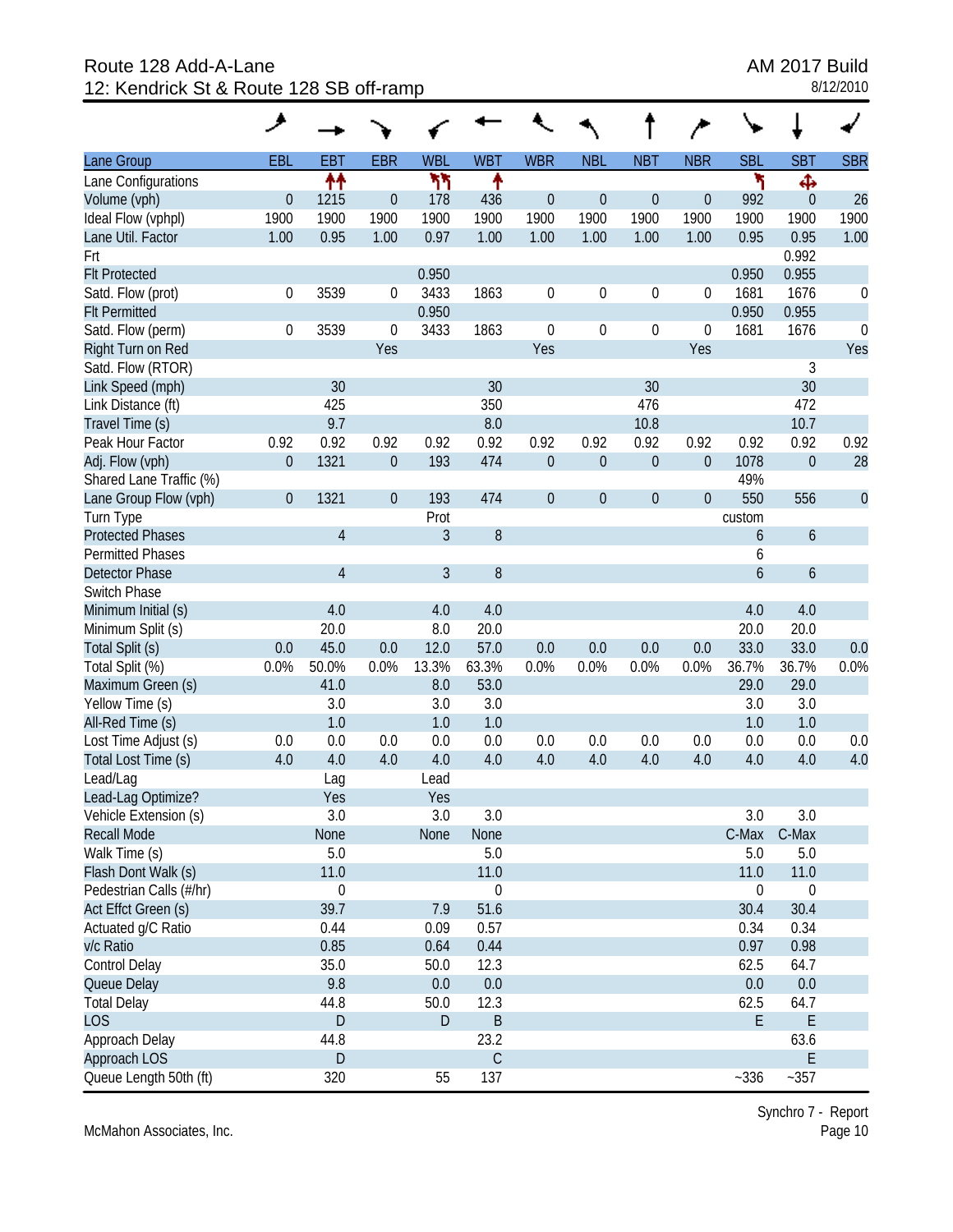### Route 128 Add-A-Lane **AM 2017 Build** 12: Kendrick St & Route 128 SB off-ramp 8/12/2010

| Lane Group                                                                             | EBL   | EBT      | EBR | <b>WBL</b> | <b>WBT</b>          | <b>WBR</b>                    | <b>NBL</b> | <b>NBT</b> | <b>NBR</b> | <b>SBL</b> | <b>SBT</b>     | <b>SBR</b> |
|----------------------------------------------------------------------------------------|-------|----------|-----|------------|---------------------|-------------------------------|------------|------------|------------|------------|----------------|------------|
| Queue Length 95th (ft)                                                                 |       | 478      |     | 90         | 206                 |                               |            |            |            | #558       | #569           |            |
| Internal Link Dist (ft)                                                                |       | 345      |     |            | 270                 |                               |            | 396        |            |            | 392            |            |
| Turn Bay Length (ft)                                                                   |       |          |     |            |                     |                               |            |            |            |            |                |            |
| Base Capacity (vph)                                                                    |       | 1612     |     | 305        | 1097                |                               |            |            |            | 568        | 568            |            |
| Starvation Cap Reductn                                                                 |       | 277      |     | $\Omega$   | $\Omega$            |                               |            |            |            | $\theta$   | $\overline{0}$ |            |
| Spillback Cap Reductn                                                                  |       | 0        |     | 0          | $\theta$            |                               |            |            |            | $\theta$   | 0              |            |
| Storage Cap Reductn                                                                    |       | $\Omega$ |     | $\Omega$   | $\Omega$            |                               |            |            |            | $\Omega$   | $\Omega$       |            |
| Reduced v/c Ratio                                                                      |       | 0.99     |     | 0.63       | 0.43                |                               |            |            |            | 0.97       | 0.98           |            |
| <b>Intersection Summary</b>                                                            |       |          |     |            |                     |                               |            |            |            |            |                |            |
| Area Type:                                                                             | Other |          |     |            |                     |                               |            |            |            |            |                |            |
| Cycle Length: 90                                                                       |       |          |     |            |                     |                               |            |            |            |            |                |            |
| Actuated Cycle Length: 90                                                              |       |          |     |            |                     |                               |            |            |            |            |                |            |
| Offset: 0 (0%), Referenced to phase 6:SBTL, Start of Green                             |       |          |     |            |                     |                               |            |            |            |            |                |            |
| Natural Cycle: 75                                                                      |       |          |     |            |                     |                               |            |            |            |            |                |            |
| Control Type: Actuated-Coordinated                                                     |       |          |     |            |                     |                               |            |            |            |            |                |            |
| Maximum v/c Ratio: 0.98                                                                |       |          |     |            |                     |                               |            |            |            |            |                |            |
| Intersection Signal Delay: 46.9                                                        |       |          |     |            | Intersection LOS: D |                               |            |            |            |            |                |            |
| Intersection Capacity Utilization 88.9%                                                |       |          |     |            |                     | <b>ICU Level of Service E</b> |            |            |            |            |                |            |
| Analysis Period (min) 15                                                               |       |          |     |            |                     |                               |            |            |            |            |                |            |
| Volume exceeds capacity, queue is theoretically infinite.<br>$\widetilde{\phantom{m}}$ |       |          |     |            |                     |                               |            |            |            |            |                |            |
| Queue shown is maximum after two cycles.                                               |       |          |     |            |                     |                               |            |            |            |            |                |            |
| 95th percentile volume exceeds capacity, queue may be longer.<br>#                     |       |          |     |            |                     |                               |            |            |            |            |                |            |
| Queue shown is maximum after two cycles.                                               |       |          |     |            |                     |                               |            |            |            |            |                |            |
|                                                                                        |       |          |     |            |                     |                               |            |            |            |            |                |            |

#### Splits and Phases: 12: Kendrick St & Route 128 SB off-ramp

| øБ         | ØJ | Ø4 |
|------------|----|----|
| 122<br>ں ب |    |    |
|            | Øč |    |
|            |    |    |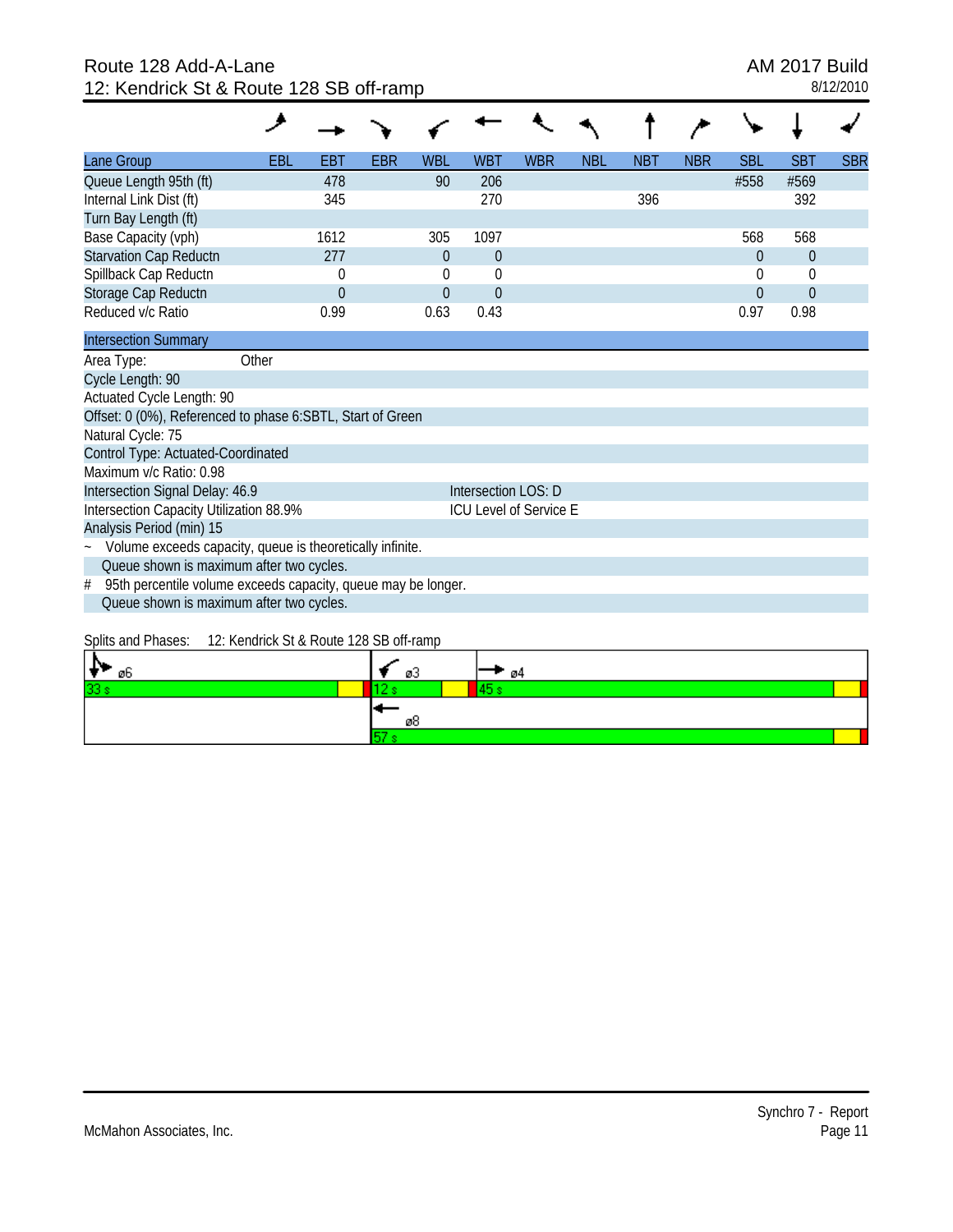Route 128 Add-A-Lane **AM 2017 Build** 15: Kendrick St & Route 128 NB on-ramp 8/12/2010

| Lane Group                              | EBL            | <b>EBT</b> | <b>EBR</b>     | <b>WBL</b>       | <b>WBT</b> | <b>WBR</b>                    | <b>NBL</b>       | <b>NBT</b>       | <b>NBR</b>     | <b>SBL</b>       | <b>SBT</b>     | <b>SBR</b>     |
|-----------------------------------------|----------------|------------|----------------|------------------|------------|-------------------------------|------------------|------------------|----------------|------------------|----------------|----------------|
| Lane Configurations                     |                | ↟↟         |                |                  | ↟↟         | ۴                             |                  |                  |                |                  |                |                |
| Volume (vph)                            | $\overline{0}$ | 2207       | $\theta$       | $\theta$         | 615        | 100                           | $\theta$         | $\boldsymbol{0}$ | 687            | $\theta$         | $\overline{0}$ | $\overline{0}$ |
| Ideal Flow (vphpl)                      | 1900           | 1900       | 1900           | 1900             | 1900       | 1900                          | 1900             | 1900             | 1900           | 1900             | 1900           | 1900           |
| Storage Length (ft)                     | $\theta$       |            | $\theta$       | $\overline{0}$   |            | 235                           | $\overline{0}$   |                  | $\overline{0}$ | $\theta$         |                | $\mathbf 0$    |
| Storage Lanes                           | $\theta$       |            | $\Omega$       | $\overline{0}$   |            |                               | $\theta$         |                  |                | 0                |                | $\theta$       |
| Taper Length (ft)                       | 25             |            | 25             | 25               |            | 25                            | 25               |                  | 25             | 25               |                | 25             |
| Lane Util. Factor                       | 1.00           | 0.95       | 1.00           | 1.00             | 0.95       | 1.00                          | 1.00             | 1.00             | 1.00           | 1.00             | 1.00           | 1.00           |
| Frt                                     |                |            |                |                  |            | 0.850                         |                  |                  | 0.865          |                  |                |                |
| <b>Flt Protected</b>                    |                |            |                |                  |            |                               |                  |                  |                |                  |                |                |
| Satd. Flow (prot)                       | $\mathbf{0}$   | 3539       | $\overline{0}$ | $\boldsymbol{0}$ | 3539       | 1583                          | $\boldsymbol{0}$ | $\boldsymbol{0}$ | 1611           | $\boldsymbol{0}$ | $\overline{0}$ | $\overline{0}$ |
| <b>FIt Permitted</b>                    |                |            |                |                  |            |                               |                  |                  |                |                  |                |                |
| Satd. Flow (perm)                       | $\theta$       | 3539       | $\overline{0}$ | $\boldsymbol{0}$ | 3539       | 1583                          | $\mathbf 0$      | $\boldsymbol{0}$ | 1611           | $\mathbf 0$      | $\mathbf{0}$   | $\overline{0}$ |
| Link Speed (mph)                        |                | 30         |                |                  | 30         |                               |                  | 30               |                |                  | 30             |                |
| Link Distance (ft)                      |                | 350        |                |                  | 1055       |                               |                  | 454              |                |                  | 439            |                |
| Travel Time (s)                         |                | 8.0        |                |                  | 24.0       |                               |                  | 10.3             |                |                  | 10.0           |                |
| Peak Hour Factor                        | 0.92           | 0.92       | 0.92           | 0.92             | 0.92       | 0.92                          | 0.92             | 0.92             | 0.92           | 0.92             | 0.92           | 0.92           |
| Adj. Flow (vph)                         | $\mathbf 0$    | 2399       | $\overline{0}$ | $\mathbf 0$      | 668        | 109                           | $\mathbf 0$      | 0                | 747            | 0                | 0              | $\theta$       |
| Shared Lane Traffic (%)                 |                |            |                |                  |            |                               |                  |                  |                |                  |                |                |
| Lane Group Flow (vph)                   | 0              | 2399       | $\theta$       | 0                | 668        | 109                           | 0                | 0                | 747            | 0                | $\theta$       | 0              |
| Sign Control                            |                | Free       |                |                  | Free       |                               |                  | Free             |                |                  | Stop           |                |
| <b>Intersection Summary</b>             |                |            |                |                  |            |                               |                  |                  |                |                  |                |                |
| Area Type:                              | Other          |            |                |                  |            |                               |                  |                  |                |                  |                |                |
| Control Type: Unsignalized              |                |            |                |                  |            |                               |                  |                  |                |                  |                |                |
| Intersection Capacity Utilization 88.9% |                |            |                |                  |            | <b>ICU Level of Service E</b> |                  |                  |                |                  |                |                |
| Analysis Period (min) 15                |                |            |                |                  |            |                               |                  |                  |                |                  |                |                |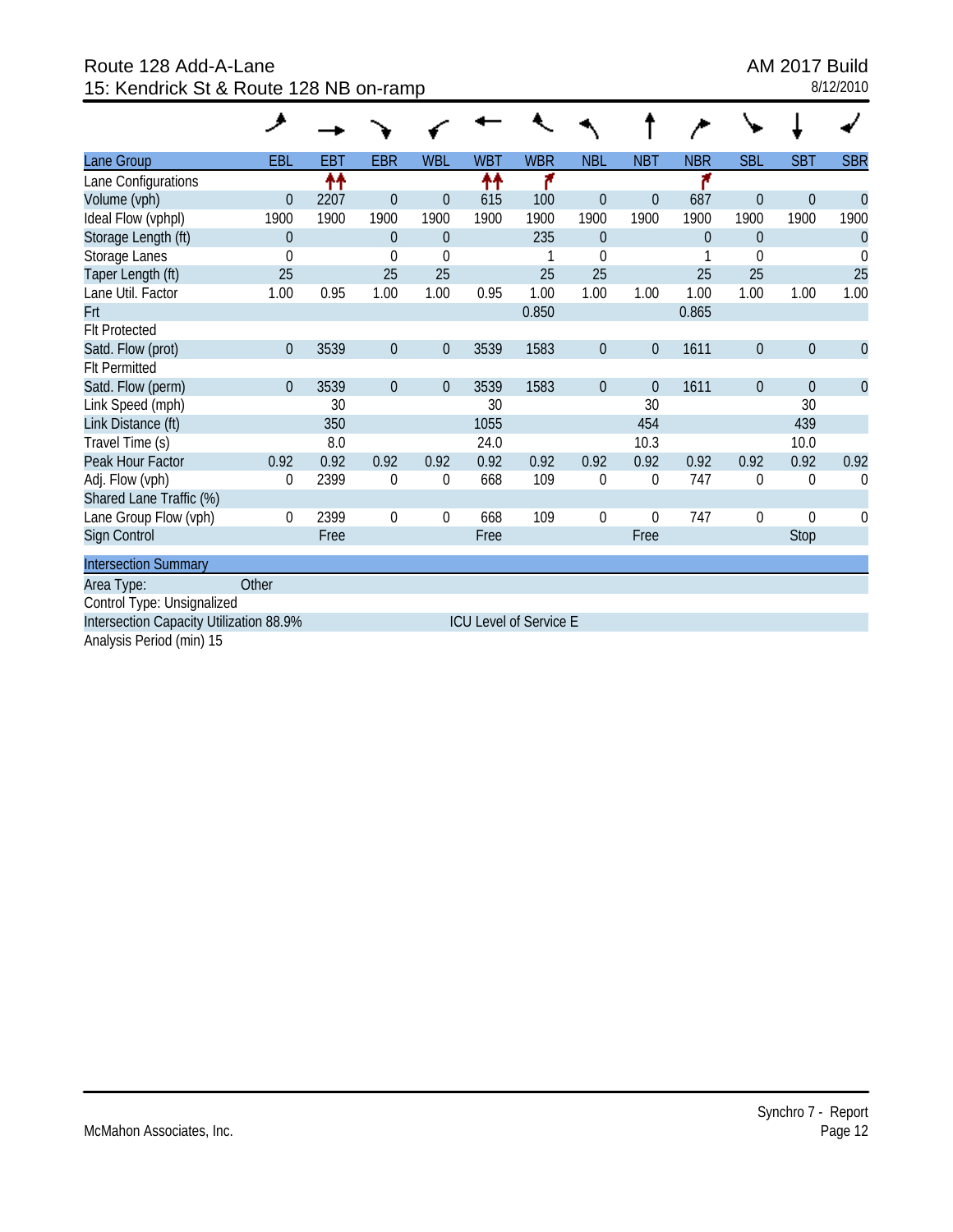# Route 128 Add-A-Lane<br>
2: Kendrick St & Hunting Rd<br>
2: Kendrick St & Hunting Rd 2: Kendrick St & Hunting Rd

| Lane Group              | EBL              | <b>EBT</b> | <b>EBR</b>       | <b>WBL</b>     | <b>WBT</b>     | <b>WBR</b>       | <b>NBL</b>       | <b>NBT</b> | <b>NBR</b> | <b>SBL</b>     | <b>SBT</b> | <b>SBR</b>     |
|-------------------------|------------------|------------|------------------|----------------|----------------|------------------|------------------|------------|------------|----------------|------------|----------------|
| Lane Configurations     |                  | 41         |                  | ۲              | Ъ              |                  |                  | बी         | ۴          | ۲              | Ъ          |                |
| Volume (vph)            | $\overline{2}$   | 100        | 5                | 191            | 573            | 139              | $\overline{2}$   | 87         | 89         | 50             | 411        | 22             |
| Ideal Flow (vphpl)      | 1900             | 1900       | 1900             | 1900           | 1900           | 1900             | 1900             | 1900       | 1900       | 1900           | 1900       | 1900           |
| Storage Length (ft)     | $\theta$         |            | $\theta$         | 230            |                | $\mathbf 0$      | $\theta$         |            | 430        | 140            |            | $\theta$       |
| Storage Lanes           | $\mathbf 0$      |            | $\mathbf 0$      | 1              |                | $\boldsymbol{0}$ | $\mathbf 0$      |            | 1          | 1              |            | $\mathbf 0$    |
| Taper Length (ft)       | 25               |            | 25               | 25             |                | 25               | 25               |            | 25         | 25             |            | 25             |
| Lane Util. Factor       | 0.95             | 0.95       | 0.95             | 1.00           | 1.00           | 1.00             | 1.00             | 1.00       | 1.00       | 1.00           | 1.00       | 1.00           |
| Frt                     |                  | 0.994      |                  |                | 0.971          |                  |                  |            | 0.850      |                | 0.992      |                |
| <b>Flt Protected</b>    |                  | 0.999      |                  | 0.950          |                |                  |                  | 0.999      |            | 0.950          |            |                |
| Satd. Flow (prot)       | $\mathbf{0}$     | 3514       | $\theta$         | 1770           | 1809           | $\mathbf 0$      | $\boldsymbol{0}$ | 1861       | 1583       | 1770           | 1848       | $\overline{0}$ |
| <b>Flt Permitted</b>    |                  | 0.948      |                  | 0.679          |                |                  |                  | 0.567      |            | 0.686          |            |                |
| Satd. Flow (perm)       | $\mathbf{0}$     | 3335       | $\overline{0}$   | 1265           | 1809           | $\mathbf{0}$     | $\theta$         | 1056       | 1583       | 1278           | 1848       | $\mathbf{0}$   |
| Right Turn on Red       |                  |            | Yes              |                |                | Yes              |                  |            | Yes        |                |            | Yes            |
| Satd. Flow (RTOR)       |                  | 5          |                  |                | 17             |                  |                  |            | 97         |                | 3          |                |
| Link Speed (mph)        |                  | 30         |                  |                | 30             |                  |                  | 30         |            |                | 30         |                |
| Link Distance (ft)      |                  | 212        |                  |                | 425            |                  |                  | 438        |            |                | 316        |                |
| Travel Time (s)         |                  | 4.8        |                  |                | 9.7            |                  |                  | 10.0       |            |                | 7.2        |                |
| Peak Hour Factor        | 0.92             | 0.92       | 0.92             | 0.92           | 0.92           | 0.92             | 0.92             | 0.92       | 0.92       | 0.92           | 0.92       | 0.92           |
| Adj. Flow (vph)         | $\overline{2}$   | 109        | 5                | 208            | 623            | 151              | $\overline{2}$   | 95         | 97         | 54             | 447        | 24             |
| Shared Lane Traffic (%) |                  |            |                  |                |                |                  |                  |            |            |                |            |                |
| Lane Group Flow (vph)   | $\mathbf 0$      | 116        | $\boldsymbol{0}$ | 208            | 774            | $\mathbf 0$      | $\mathbf 0$      | 97         | 97         | 54             | 471        | 0              |
| <b>Turn Type</b>        | Perm             |            |                  | pm+pt          |                |                  | Perm             |            | custom     | pm+pt          |            |                |
| <b>Protected Phases</b> |                  | 6          |                  | 5              | $\overline{2}$ |                  |                  | 8          |            | 7              | 4          |                |
| <b>Permitted Phases</b> | $\boldsymbol{6}$ |            |                  | $\overline{2}$ |                |                  | $\, 8$           |            | 82         | $\overline{4}$ |            |                |
| Detector Phase          | 6                | 6          |                  | 5              | $\overline{2}$ |                  | 8                | 8          | 82         | 7              | 4          |                |
| <b>Switch Phase</b>     |                  |            |                  |                |                |                  |                  |            |            |                |            |                |
| Minimum Initial (s)     | 7.0              | 7.0        |                  | 5.0            | 10.0           |                  | 10.0             | 10.0       |            | 5.0            | 10.0       |                |
| Minimum Split (s)       | 12.0             | 12.0       |                  | 10.0           | 15.0           |                  | 15.0             | 15.0       |            | 10.0           | 15.0       |                |
| Total Split (s)         | 32.0             | 32.0       | 0.0              | 12.0           | 44.0           | 0.0              | 18.0             | 18.0       | 62.0       | 10.0           | 28.0       | 0.0            |
| Total Split (%)         | 35.6%            | 35.6%      | 0.0%             | 13.3%          | 48.9%          | 0.0%             | 20.0%            | 20.0%      | 68.9%      | 11.1%          | 31.1%      | 0.0%           |
| Maximum Green (s)       | 27.0             | 27.0       |                  | 7.0            | 39.0           |                  | 13.0             | 13.0       |            | 5.0            | 23.0       |                |
| Yellow Time (s)         | 4.0              | 4.0        |                  | 4.0            | 4.0            |                  | 4.0              | 4.0        |            | 4.0            | 4.0        |                |
| All-Red Time (s)        | 1.0              | 1.0        |                  | 1.0            | 1.0            |                  | 1.0              | 1.0        |            | 1.0            | 1.0        |                |
| Lost Time Adjust (s)    | $-1.0$           | $-1.0$     | 0.0              | $-1.0$         | $-1.0$         | 0.0              | $-1.0$           | $-1.0$     | $-1.0$     | $-1.0$         | $-1.0$     | 0.0            |
| Total Lost Time (s)     | 4.0              | 4.0        | 4.0              | 4.0            | 4.0            | 4.0              | 4.0              | 4.0        | 4.0        | 4.0            | 4.0        | 4.0            |
| Lead/Lag                | Lead             | Lead       |                  | Lag            |                |                  | Lead             | Lead       |            | Lag            |            |                |
| Lead-Lag Optimize?      | Yes              | Yes        |                  | Yes            |                |                  | Yes              | Yes        |            | Yes            |            |                |
| Vehicle Extension (s)   | 3.0              | 3.0        |                  | 3.0            | 3.0            |                  | 3.0              | 3.0        |            | 3.0            | 3.0        |                |
| Recall Mode             | C-Max            | C-Max      |                  | None           | C-Max          |                  | None             | None       |            | None           | None       |                |
| Walk Time (s)           |                  |            |                  |                |                |                  |                  |            |            |                |            |                |
| Flash Dont Walk (s)     |                  |            |                  |                |                |                  |                  |            |            |                |            |                |
| Pedestrian Calls (#/hr) |                  |            |                  |                |                |                  |                  |            |            |                |            |                |
| Act Effct Green (s)     |                  | 42.4       |                  | 54.4           | 54.4           |                  |                  | 15.7       | 74.9       | 24.0           | 24.0       |                |
| Actuated g/C Ratio      |                  | 0.47       |                  | 0.60           | 0.60           |                  |                  | 0.17       | 0.83       | 0.27           | 0.27       |                |
| v/c Ratio               |                  | 0.07       |                  | 0.26           | 0.70           |                  |                  | 0.52       | 0.07       | 0.14           | 0.95       |                |
| <b>Control Delay</b>    |                  | 14.7       |                  | 16.5           | 24.8           |                  |                  | 47.1       | 1.2        | 26.7           | 64.1       |                |
| Queue Delay             |                  | 0.0        |                  | 0.0            | 15.6           |                  |                  | 0.0        | 0.0        | 0.0            | 0.0        |                |
| <b>Total Delay</b>      |                  | 14.7       |                  | 16.5           | 40.5           |                  |                  | 47.1       | 1.2        | 26.7           | 64.1       |                |
| <b>LOS</b>              |                  | B          |                  | B              | D              |                  |                  | D          | A          | $\mathsf C$    | Ε          |                |

McMahon Associates, Inc.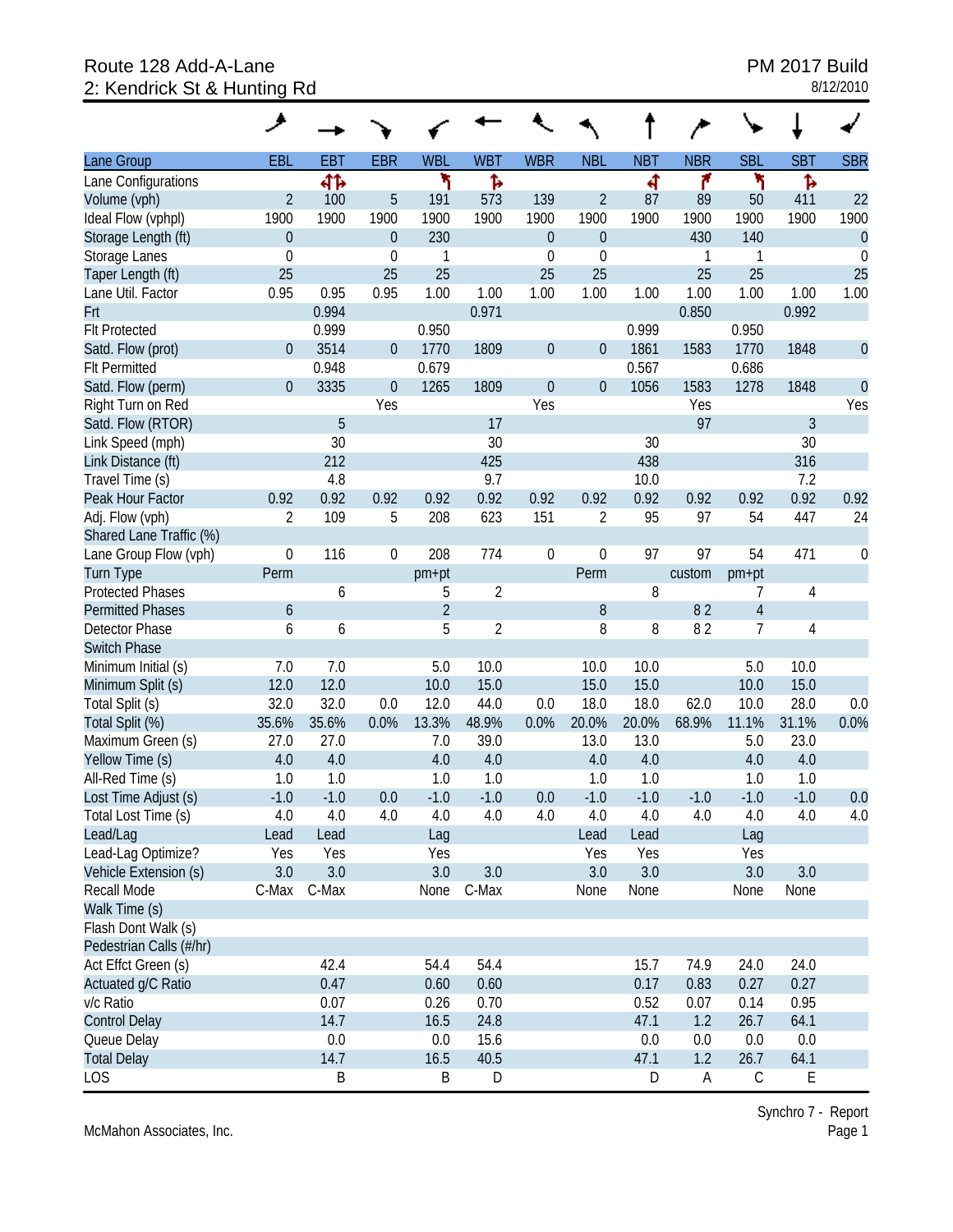| Lane Group                      | Ø9                   |  |
|---------------------------------|----------------------|--|
| Lane Configurations             |                      |  |
| Volume (vph)                    |                      |  |
| Ideal Flow (vphpl)              |                      |  |
| Storage Length (ft)             |                      |  |
| Storage Lanes                   |                      |  |
| Taper Length (ft)               |                      |  |
| Lane Util. Factor               |                      |  |
| Frt                             |                      |  |
| <b>Flt Protected</b>            |                      |  |
| Satd. Flow (prot)               |                      |  |
| <b>Flt Permitted</b>            |                      |  |
| Satd. Flow (perm)               |                      |  |
| Right Turn on Red               |                      |  |
| Satd. Flow (RTOR)               |                      |  |
| Link Speed (mph)                |                      |  |
| Link Distance (ft)              |                      |  |
| Travel Time (s)                 |                      |  |
| Peak Hour Factor                |                      |  |
| Adj. Flow (vph)                 |                      |  |
| Shared Lane Traffic (%)         |                      |  |
| Lane Group Flow (vph)           |                      |  |
| Turn Type                       |                      |  |
| <b>Protected Phases</b>         | 9                    |  |
| <b>Permitted Phases</b>         |                      |  |
| Detector Phase                  |                      |  |
| <b>Switch Phase</b>             |                      |  |
| Minimum Initial (s)             | 1.0                  |  |
| Minimum Split (s)               | 18.0                 |  |
| Total Split (s)                 | 18.0                 |  |
| Total Split (%)                 | 20%                  |  |
| Maximum Green (s)               | 16.0                 |  |
| Yellow Time (s)                 | 2.0                  |  |
| All-Red Time (s)                | 0.0                  |  |
| Lost Time Adjust (s)            |                      |  |
| Total Lost Time (s)             |                      |  |
| Lead/Lag                        |                      |  |
| Lead-Lag Optimize?              |                      |  |
| Vehicle Extension (s)           | 3.0                  |  |
| Recall Mode                     | None                 |  |
| Walk Time (s)                   | $6.0\,$              |  |
| Flash Dont Walk (s)             |                      |  |
|                                 | 12.0<br>$\mathbf{1}$ |  |
| Pedestrian Calls (#/hr)         |                      |  |
| Act Effct Green (s)             |                      |  |
| Actuated g/C Ratio<br>v/c Ratio |                      |  |
|                                 |                      |  |
| <b>Control Delay</b>            |                      |  |
| Queue Delay                     |                      |  |
| <b>Total Delay</b>              |                      |  |
| <b>LOS</b>                      |                      |  |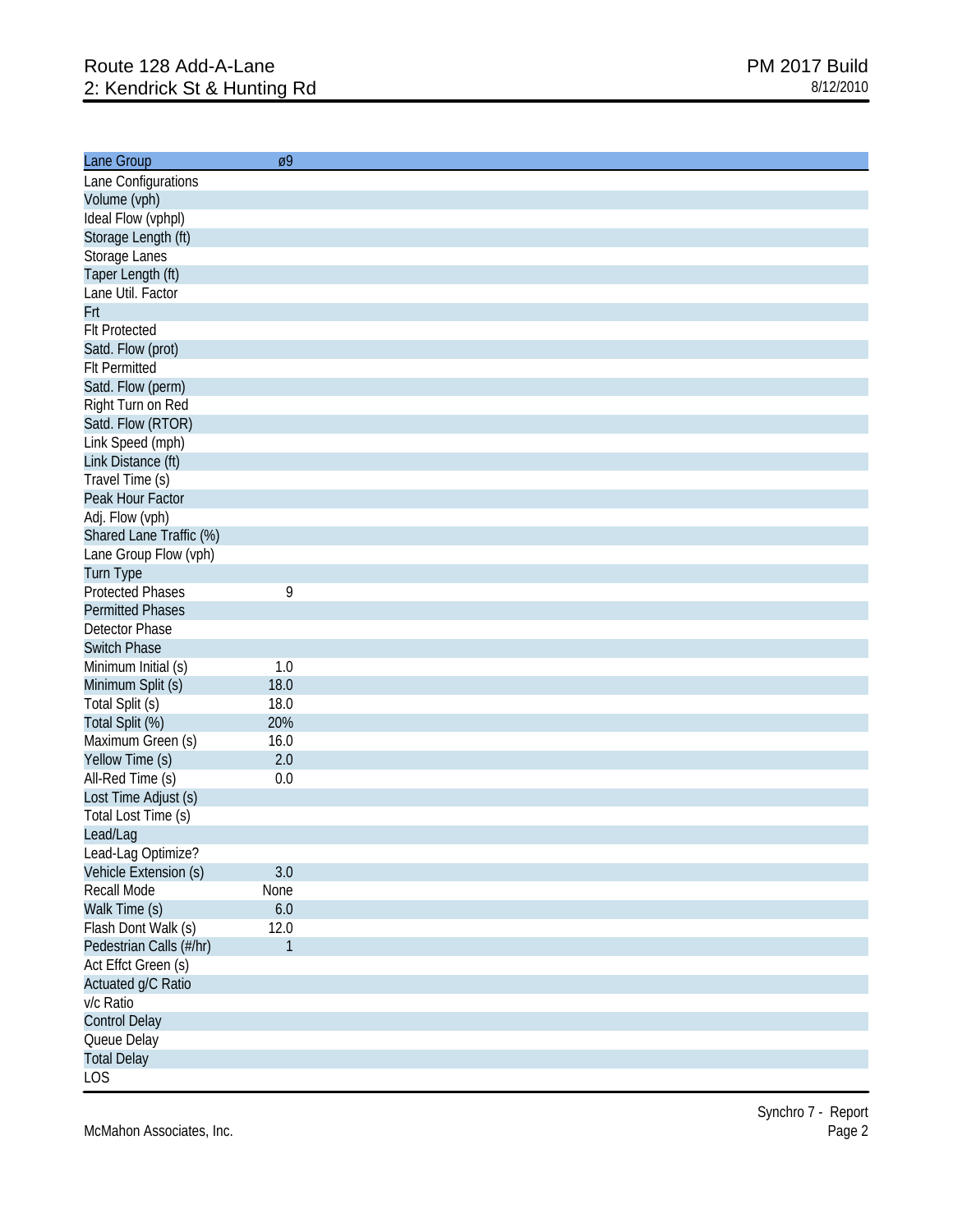# Route 128 Add-A-Lane **PM 2017 Build** 2: Kendrick St & Hunting Rd 8/12/2010

| Lane Group                                                            | EBL | EBT          | <b>EBR</b> | <b>WBL</b>     | <b>WBT</b>                    | <b>WBR</b> | <b>NBL</b> | <b>NBT</b>     | <b>NBR</b>     | <b>SBL</b>     | <b>SBT</b>     | <b>SBR</b> |
|-----------------------------------------------------------------------|-----|--------------|------------|----------------|-------------------------------|------------|------------|----------------|----------------|----------------|----------------|------------|
| Approach Delay                                                        |     | 14.7         |            |                | 35.4                          |            |            | 24.1           |                |                | 60.3           |            |
| Approach LOS                                                          |     | В            |            |                | D                             |            |            | C              |                |                | Е              |            |
| Queue Length 50th (ft)                                                |     | 15           |            | 66             | 338                           |            |            | 52             | $\theta$       | 23             | 262            |            |
| Queue Length 95th (ft)                                                |     | 43           |            | m136           | #646                          |            |            | #116           | 16             | 52             | #456           |            |
| Internal Link Dist (ft)                                               |     | 132          |            |                | 345                           |            |            | 358            |                |                | 236            |            |
| Turn Bay Length (ft)                                                  |     |              |            | 230            |                               |            |            |                | 430            | 140            |                |            |
| Base Capacity (vph)                                                   |     | 1574         |            | 809            | 1100                          |            |            | 188            | 1339           | 376            | 495            |            |
| Starvation Cap Reductn                                                |     | $\Omega$     |            | 0              | 323                           |            |            | 0              | $\theta$       | 0              | $\theta$       |            |
| Spillback Cap Reductn                                                 |     | $\mathbf{0}$ |            | $\overline{0}$ | $\overline{0}$                |            |            | $\overline{0}$ | $\overline{0}$ | $\overline{0}$ | $\overline{0}$ |            |
| Storage Cap Reductn                                                   |     | $\Omega$     |            | 0              | $\Omega$                      |            |            | $\theta$       | $\theta$       | $\theta$       | $\Omega$       |            |
| Reduced v/c Ratio                                                     |     | 0.07         |            | 0.26           | 1.00                          |            |            | 0.52           | 0.07           | 0.14           | 0.95           |            |
| <b>Intersection Summary</b>                                           |     |              |            |                |                               |            |            |                |                |                |                |            |
| Other<br>Area Type:                                                   |     |              |            |                |                               |            |            |                |                |                |                |            |
| Cycle Length: 90                                                      |     |              |            |                |                               |            |            |                |                |                |                |            |
| Actuated Cycle Length: 90                                             |     |              |            |                |                               |            |            |                |                |                |                |            |
| Offset: 0 (0%), Referenced to phase 2:WBTL and 6:EBTL, Start of Green |     |              |            |                |                               |            |            |                |                |                |                |            |
| Natural Cycle: 90                                                     |     |              |            |                |                               |            |            |                |                |                |                |            |
| Control Type: Actuated-Coordinated                                    |     |              |            |                |                               |            |            |                |                |                |                |            |
| Maximum v/c Ratio: 0.95                                               |     |              |            |                |                               |            |            |                |                |                |                |            |
| Intersection Signal Delay: 40.1                                       |     |              |            |                | Intersection LOS: D           |            |            |                |                |                |                |            |
| Intersection Capacity Utilization 68.2%                               |     |              |            |                | <b>ICU Level of Service C</b> |            |            |                |                |                |                |            |
| Analysis Period (min) 15                                              |     |              |            |                |                               |            |            |                |                |                |                |            |
| 95th percentile volume exceeds capacity, queue may be longer.<br>#    |     |              |            |                |                               |            |            |                |                |                |                |            |
| Queue shown is maximum after two cycles.                              |     |              |            |                |                               |            |            |                |                |                |                |            |
| Volume for 95th percentile queue is metered by upstream signal.<br>m  |     |              |            |                |                               |            |            |                |                |                |                |            |

Splits and Phases: 2: Kendrick St & Hunting Rd

| н.<br>ø2               |    | о4 |   | P 09 L |  |
|------------------------|----|----|---|--------|--|
| 44 s                   |    |    |   |        |  |
| --<br>$\rightarrow$ 06 | ø5 | ø8 | ø |        |  |
| 32s                    |    |    |   |        |  |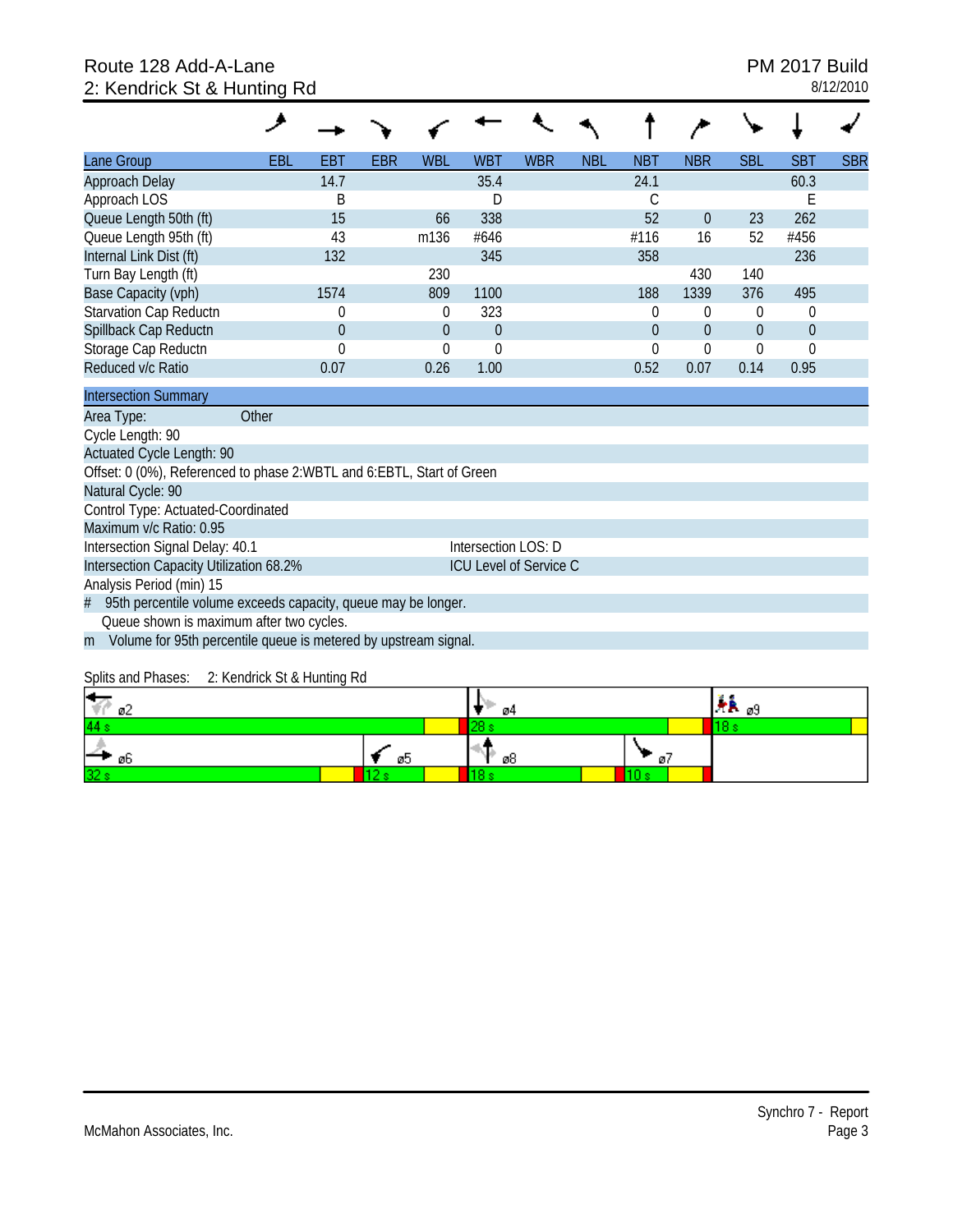# Route 128 Add-A-Lane **Route 128 Add-A-Lane** PM 2017 Build 3: Kendrick St & 3rd Ave 3: Kendrick St & 3rd Ave

|                         | عر           |            |              |            |                |                  |                  |            |                  |                  |                |                  |
|-------------------------|--------------|------------|--------------|------------|----------------|------------------|------------------|------------|------------------|------------------|----------------|------------------|
| Lane Group              | EBL          | <b>EBT</b> | <b>EBR</b>   | <b>WBL</b> | <b>WBT</b>     | <b>WBR</b>       | <b>NBL</b>       | <b>NBT</b> | <b>NBR</b>       | <b>SBL</b>       | <b>SBT</b>     | <b>SBR</b>       |
| Lane Configurations     | ٦            | 11         | ۴            | ۲          | ተኈ             |                  | ۲                | Ф          |                  |                  | 4              | ۴                |
| Volume (vph)            | 346          | 575        | 43           | 35         | 1395           | 48               | 289              | 34         | 45               | 178              | 5              | 653              |
| Ideal Flow (vphpl)      | 1900         | 1900       | 1900         | 1900       | 1900           | 1900             | 1900             | 1900       | 1900             | 1900             | 1900           | 1900             |
| Lane Width (ft)         | 10           | 11         | 11           | 10         | 11             | 11               | 12               | 12         | 12               | 12               | 12             | 12               |
| Storage Length (ft)     | $\mathbf 0$  |            | 360          | 150        |                | $\mathbf 0$      | $\boldsymbol{0}$ |            | $\theta$         | $\boldsymbol{0}$ |                | $\boldsymbol{0}$ |
| Storage Lanes           | $\mathbf{1}$ |            | $\mathbf{1}$ | 1          |                | $\mathbf 0$      | $\mathbf{1}$     |            | $\theta$         | $\theta$         |                | $\mathbf{1}$     |
| Taper Length (ft)       | 25           |            | 25           | 25         |                | 25               | 25               |            | 25               | 25               |                | 25               |
| Lane Util. Factor       | 1.00         | 0.95       | 1.00         | 1.00       | 0.95           | 0.95             | 0.95             | 0.95       | 1.00             | 1.00             | 1.00           | 1.00             |
| Frt                     |              |            | 0.850        |            | 0.995          |                  |                  | 0.963      |                  |                  |                | 0.850            |
| <b>Flt Protected</b>    | 0.950        |            |              | 0.950      |                |                  | 0.950            | 0.972      |                  |                  | 0.954          |                  |
| Satd. Flow (prot)       | 1652         | 3421       | 1531         | 1652       | 3404           | 0                | 1681             | 1656       | $\boldsymbol{0}$ | 0                | 1777           | 1583             |
| <b>Flt Permitted</b>    | 0.950        |            |              | 0.950      |                |                  | 0.950            | 0.972      |                  |                  | 0.954          |                  |
| Satd. Flow (perm)       | 1652         | 3421       | 1531         | 1652       | 3404           | $\boldsymbol{0}$ | 1681             | 1656       | $\boldsymbol{0}$ | 0                | 1777           | 1583             |
| Right Turn on Red       |              |            | Yes          |            |                | Yes              |                  |            | Yes              |                  |                | Yes              |
| Satd. Flow (RTOR)       |              |            | 47           |            | 3              |                  |                  | 11         |                  |                  |                | 435              |
| Link Speed (mph)        |              | 30         |              |            | 30             |                  |                  | 30         |                  |                  | 30             |                  |
| Link Distance (ft)      |              | 1077       |              |            | 1027           |                  |                  | 274        |                  |                  | 474            |                  |
| Travel Time (s)         |              | 24.5       |              |            | 23.3           |                  |                  | 6.2        |                  |                  | 10.8           |                  |
| Peak Hour Factor        | 0.92         | 0.92       | 0.92         | 0.92       | 0.92           | 0.92             | 0.92             | 0.92       | 0.92             | 0.92             | 0.92           | 0.92             |
| Adj. Flow (vph)         | 376          | 625        | 47           | 38         | 1516           | 52               | 314              | 37         | 49               | 193              | 5              | 710              |
| Shared Lane Traffic (%) |              |            |              |            |                |                  | 36%              |            |                  |                  |                |                  |
| Lane Group Flow (vph)   | 376          | 625        | 47           | 38         | 1568           | $\boldsymbol{0}$ | 201              | 199        | $\boldsymbol{0}$ | $\boldsymbol{0}$ | 198            | 710              |
| Turn Type               | Prot         |            | custom       | Prot       |                |                  | Split            |            |                  | Split            |                | Free             |
| <b>Protected Phases</b> | $\mathbf{1}$ | 6          |              | 5          | $\overline{2}$ |                  | 8                | 8          |                  | $\overline{4}$   | $\overline{4}$ |                  |
| <b>Permitted Phases</b> |              | 6          | 68           |            | 2              |                  |                  |            |                  |                  |                | Free             |
| <b>Detector Phase</b>   | $\mathbf{1}$ | 6          | 68           | 5          | $\overline{2}$ |                  | 8                | 8          |                  | $\overline{4}$   | $\overline{4}$ |                  |
| Switch Phase            |              |            |              |            |                |                  |                  |            |                  |                  |                |                  |
| Minimum Initial (s)     | 7.0          | 10.0       |              | 7.0        | 10.0           |                  | 3.0              | 3.0        |                  | 6.0              | 6.0            |                  |
| Minimum Split (s)       | 12.0         | 15.0       |              | 12.0       | 21.0           |                  | 8.0              | 8.0        |                  | 11.0             | 11.0           |                  |
| Total Split (s)         | 23.0         | 62.0       | 76.0         | 12.0       | 51.0           | 0.0              | 14.0             | 14.0       | 0.0              | 14.0             | 14.0           | 0.0              |
| Total Split (%)         | 19.2%        | 51.7%      | 63.3%        | 10.0%      | 42.5%          | 0.0%             | 11.7%            | 11.7%      | 0.0%             | 11.7%            | 11.7%          | 0.0%             |
| Maximum Green (s)       | 18.0         | 57.0       |              | 7.0        | 46.0           |                  | 9.0              | 9.0        |                  | 9.0              | 9.0            |                  |
| Yellow Time (s)         | 4.0          | 4.0        |              | 4.0        | 4.0            |                  | 4.0              | 4.0        |                  | 4.0              | 4.0            |                  |
| All-Red Time (s)        | 1.0          | 1.0        |              | 1.0        | 1.0            |                  | 1.0              | 1.0        |                  | 1.0              | 1.0            |                  |
| Lost Time Adjust (s)    | $-1.0$       | $-1.0$     | $-1.0$       | $-1.0$     | $-1.0$         | 0.0              | $-1.0$           | $-1.0$     | 0.0              | $-1.0$           | $-1.0$         | $-1.0$           |
| Total Lost Time (s)     | 4.0          | 4.0        | 4.0          | 4.0        | 4.0            | 4.0              | 4.0              | 4.0        | 4.0              | 4.0              | 4.0            | 3.0              |
| Lead/Lag                | Lead         | Lag        |              | Lead       | Lag            |                  | Lead             | Lead       |                  | Lag              | Lag            |                  |
| Lead-Lag Optimize?      | Yes          | Yes        |              | Yes        | Yes            |                  | Yes              | Yes        |                  | Yes              | Yes            |                  |
| Vehicle Extension (s)   | 2.0          | 2.0        |              | 2.0        | 2.0            |                  | 2.0              | 2.0        |                  | 2.0              | 2.0            |                  |
| <b>Recall Mode</b>      | None         | Min        |              | None       | Min            |                  | None             | None       |                  | None             | None           |                  |
| Walk Time (s)           |              |            |              |            |                |                  |                  |            |                  |                  |                |                  |
| Flash Dont Walk (s)     |              |            |              |            |                |                  |                  |            |                  |                  |                |                  |
| Pedestrian Calls (#/hr) |              |            |              |            |                |                  |                  |            |                  |                  |                |                  |
| Act Effct Green (s)     | 19.0         | 62.8       | 76.8         | 8.0        | 47.0           |                  | 10.0             | 10.0       |                  |                  | 10.0           | 102.0            |
| Actuated g/C Ratio      | 0.19         | 0.62       | 0.75         | 0.08       | 0.46           |                  | 0.10             | 0.10       |                  |                  | 0.10           | 1.00             |
| v/c Ratio               | 1.22         | 0.30       | 0.04         | 0.29       | 1.00           |                  | 1.22             | 1.16       |                  |                  | 1.14           | 0.45             |
| Control Delay           | 162.2        | 10.5       | 1.4          | 50.6       | 50.6           |                  | 181.2            | 157.3      |                  |                  | 153.1          | 0.9              |
| Queue Delay             | 0.0          | 0.0        | 0.0          | 0.0        | 0.0            |                  | 0.0              | 0.0        |                  |                  | 0.0            | 0.0              |
| <b>Total Delay</b>      | 162.2        | 10.5       | 1.4          | 50.6       | 50.6           |                  | 181.2            | 157.3      |                  |                  | 153.1          | 0.9              |

McMahon Associates, Inc.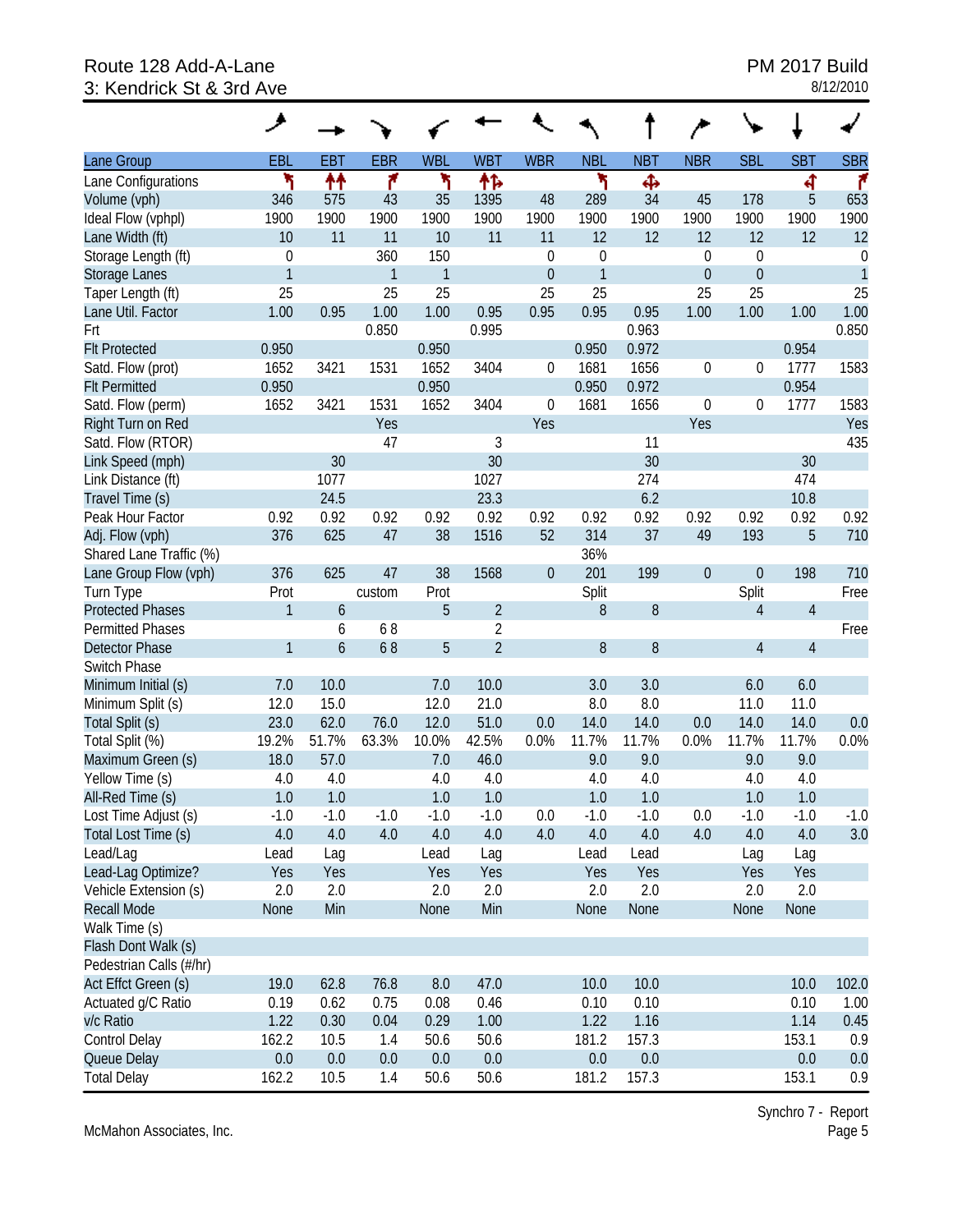# Route 128 Add-A-Lane **Route 128 Add-A-Lane** PM 2017 Build 3: Kendrick St & 3rd Ave 3: Kendrick St & 3rd Ave

| Lane Group                                                         | <b>EBL</b>               | <b>EBT</b>     | <b>EBR</b>     | <b>WBL</b>     | <b>WBT</b>                    | <b>WBR</b> | <b>NBL</b>     | <b>NBT</b>       | <b>NBR</b> | <b>SBL</b> | <b>SBT</b>    | <b>SBR</b>     |
|--------------------------------------------------------------------|--------------------------|----------------|----------------|----------------|-------------------------------|------------|----------------|------------------|------------|------------|---------------|----------------|
| <b>LOS</b>                                                         | F                        | B              | A              | D              | D                             |            | F              | F                |            |            | F             | $\overline{A}$ |
| Approach Delay                                                     |                          | 64.5           |                |                | 50.6                          |            |                | 169.3            |            |            | 34.1          |                |
| Approach LOS                                                       |                          | E              |                |                | D                             |            |                | F                |            |            | $\mathcal{C}$ |                |
| Queue Length 50th (ft)                                             | $-303$                   | 106            | $\mathbf 0$    | 24             | 520                           |            | $-170$         | ~154             |            |            | ~151          | $\overline{0}$ |
| Queue Length 95th (ft)                                             | #484                     | 141            | 10             | 57             | #701                          |            | #321           | #307             |            |            | #293          | $\overline{0}$ |
| Internal Link Dist (ft)                                            |                          | 997            |                |                | 947                           |            |                | 194              |            |            | 394           |                |
| Turn Bay Length (ft)                                               |                          |                | 360            | 150            |                               |            |                |                  |            |            |               |                |
| Base Capacity (vph)                                                | 308                      | 2106           | 1165           | 130            | 1570                          |            | 165            | 172              |            |            | 174           | 1583           |
| <b>Starvation Cap Reductn</b>                                      | $\Omega$                 | $\theta$       | $\theta$       | $\theta$       | $\overline{0}$                |            | $\theta$       | $\overline{0}$   |            |            | $\Omega$      | $\overline{0}$ |
| Spillback Cap Reductn                                              | 0                        | 0              | $\mathbf 0$    | $\mathbf 0$    | $\mathbf 0$                   |            | 0              | $\boldsymbol{0}$ |            |            | 0             | $\Omega$       |
| Storage Cap Reductn                                                | $\overline{0}$           | $\overline{0}$ | $\overline{0}$ | $\overline{0}$ | $\overline{0}$                |            | $\mathbf 0$    | $\overline{0}$   |            |            | $\Omega$      | $\theta$       |
| Reduced v/c Ratio                                                  | 1.22                     | 0.30           | 0.04           | 0.29           | 1.00                          |            | 1.22           | 1.16             |            |            | 1.14          | 0.45           |
| <b>Intersection Summary</b>                                        |                          |                |                |                |                               |            |                |                  |            |            |               |                |
| Area Type:                                                         | Other                    |                |                |                |                               |            |                |                  |            |            |               |                |
| Cycle Length: 120                                                  |                          |                |                |                |                               |            |                |                  |            |            |               |                |
| Actuated Cycle Length: 102                                         |                          |                |                |                |                               |            |                |                  |            |            |               |                |
| Natural Cycle: 150                                                 |                          |                |                |                |                               |            |                |                  |            |            |               |                |
| Control Type: Actuated-Uncoordinated                               |                          |                |                |                |                               |            |                |                  |            |            |               |                |
| Maximum v/c Ratio: 1.22                                            |                          |                |                |                |                               |            |                |                  |            |            |               |                |
| Intersection Signal Delay: 62.5                                    |                          |                |                |                | Intersection LOS: E           |            |                |                  |            |            |               |                |
| Intersection Capacity Utilization 86.2%                            |                          |                |                |                | <b>ICU Level of Service E</b> |            |                |                  |            |            |               |                |
| Analysis Period (min) 15                                           |                          |                |                |                |                               |            |                |                  |            |            |               |                |
| Volume exceeds capacity, queue is theoretically infinite.          |                          |                |                |                |                               |            |                |                  |            |            |               |                |
| Queue shown is maximum after two cycles.                           |                          |                |                |                |                               |            |                |                  |            |            |               |                |
| 95th percentile volume exceeds capacity, queue may be longer.<br># |                          |                |                |                |                               |            |                |                  |            |            |               |                |
| Queue shown is maximum after two cycles.                           |                          |                |                |                |                               |            |                |                  |            |            |               |                |
| Splits and Phases:                                                 | 3: Kendrick St & 3rd Ave |                |                |                |                               |            |                |                  |            |            |               |                |
|                                                                    |                          |                |                |                |                               |            | <b>Sec. 20</b> |                  | . A        |            | A             |                |

| س<br>øı   | ø۷ | . A 69 | øŏ | ø4 |
|-----------|----|--------|----|----|
| 23 s      |    |        |    |    |
| . .<br>ØD | Øb |        |    |    |
| 12s       |    |        |    |    |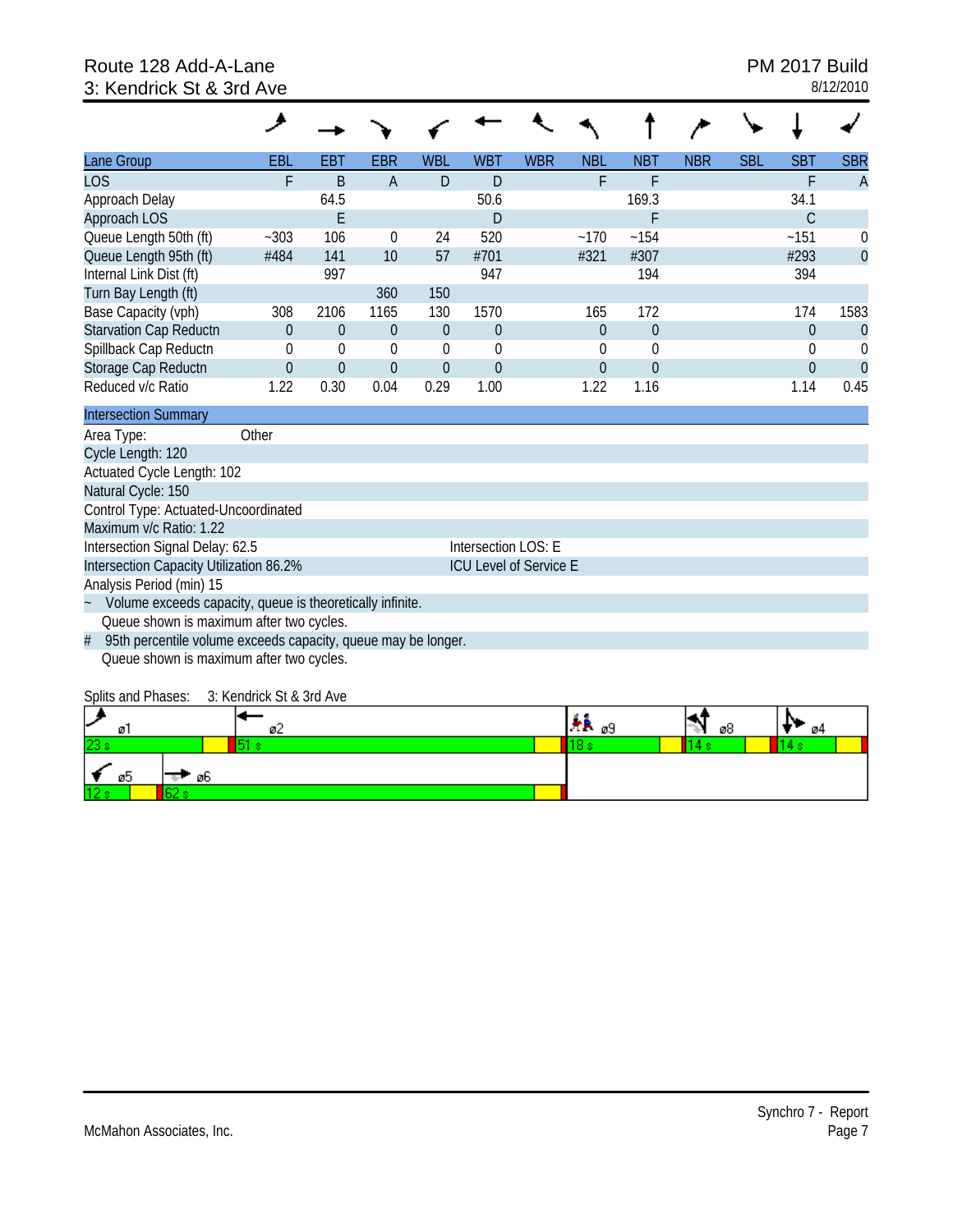### Route 128 Add-A-Lane **PM 2017 Build**<br>4: Kendrick St & 4th Ave 4: Kendrick St & 4th Ave

|                                   | حر              |                  |                  |                  |                  |                             |                  |                | ∕          |                  |            |                  |
|-----------------------------------|-----------------|------------------|------------------|------------------|------------------|-----------------------------|------------------|----------------|------------|------------------|------------|------------------|
| Movement                          | EBL             | <b>EBT</b>       | <b>EBR</b>       | <b>WBL</b>       | <b>WBT</b>       | <b>WBR</b>                  | <b>NBL</b>       | <b>NBT</b>     | <b>NBR</b> | <b>SBL</b>       | <b>SBT</b> | <b>SBR</b>       |
| Lane Configurations               |                 | 412              |                  |                  | 41               |                             |                  | Ф              |            |                  | ৰ          | ۴                |
| Volume (veh/h)                    | 149             | 647              | 5                | 5                | 942              | 263                         | 5                | 5              | 5          | 259              | 5          | 490              |
| Sign Control                      |                 | Free             |                  |                  | Free             |                             |                  | Stop           |            |                  | Stop       |                  |
| Grade                             |                 | 0%               |                  |                  | 0%               |                             |                  | $0\%$          |            |                  | $0\%$      |                  |
| Peak Hour Factor                  | 0.92            | 0.92             | 0.92             | 0.92             | 0.92             | 0.92                        | 0.92             | 0.92           | 0.92       | 0.92             | 0.92       | 0.92             |
| Hourly flow rate (vph)            | 162             | 703              | 5                | 5                | 1024             | 286                         | 5                | $\overline{5}$ | 5          | 282              | 5          | 533              |
| Pedestrians                       |                 |                  |                  |                  |                  |                             |                  |                |            |                  |            |                  |
| Lane Width (ft)                   |                 |                  |                  |                  |                  |                             |                  |                |            |                  |            |                  |
| Walking Speed (ft/s)              |                 |                  |                  |                  |                  |                             |                  |                |            |                  |            |                  |
| Percent Blockage                  |                 |                  |                  |                  |                  |                             |                  |                |            |                  |            |                  |
| Right turn flare (veh)            |                 |                  |                  |                  |                  |                             |                  |                |            |                  |            |                  |
| Median type                       |                 | None             |                  |                  | None             |                             |                  |                |            |                  |            |                  |
| Median storage veh)               |                 |                  |                  |                  |                  |                             |                  |                |            |                  |            |                  |
| Upstream signal (ft)              |                 | 1027             |                  |                  |                  |                             |                  |                |            |                  |            |                  |
| pX, platoon unblocked             |                 |                  |                  | 0.97             |                  |                             | 0.97             | 0.97           | 0.97       | 0.97             | 0.97       |                  |
| vC, conflicting volume            | 1310            |                  |                  | 709              |                  |                             | 2088             | 2351           | 354        | 1861             | 2210       | 655              |
| vC1, stage 1 conf vol             |                 |                  |                  |                  |                  |                             |                  |                |            |                  |            |                  |
| vC2, stage 2 conf vol             |                 |                  |                  |                  |                  |                             |                  |                |            |                  |            |                  |
| vCu, unblocked vol                | 1310            |                  |                  | 627              |                  |                             | 2055             | 2327           | 260        | 1821             | 2182       | 655              |
| tC, single (s)                    | 4.1             |                  |                  | 4.1              |                  |                             | 7.5              | 6.5            | 6.9        | 7.5              | 6.5        | 6.9              |
| tC, 2 stage (s)                   |                 |                  |                  |                  |                  |                             |                  |                |            |                  |            |                  |
| tF(s)                             | 2.2             |                  |                  | 2.2              |                  |                             | 3.5              | 4.0            | 3.3        | 3.5              | 4.0        | 3.3              |
| p0 queue free %                   | 69              |                  |                  | 99               |                  |                             | $\mathbf 0$      | 78             | 99         | $\boldsymbol{0}$ | 82         | $\boldsymbol{0}$ |
| cM capacity (veh/h)               | 524             |                  |                  | 918              |                  |                             | $\boldsymbol{0}$ | 24             | 713        | 29               | 30         | 409              |
| Direction, Lane #                 | EB <sub>1</sub> | EB <sub>2</sub>  | WB <sub>1</sub>  | WB <sub>2</sub>  | NB <sub>1</sub>  | SB <sub>1</sub>             | SB <sub>2</sub>  |                |            |                  |            |                  |
| <b>Volume Total</b>               | 514             | 357              | 517              | 798              | 16               | 287                         | 533              |                |            |                  |            |                  |
| Volume Left                       | 162             | 0                | 5                | $\mathbf{0}$     | 5                | 282                         | $\boldsymbol{0}$ |                |            |                  |            |                  |
| <b>Volume Right</b>               | $\mathbf 0$     | 5                | $\mathbf{0}$     | 286              | 5                | $\boldsymbol{0}$            | 533              |                |            |                  |            |                  |
| cSH                               | 524             | 1700             | 918              | 1700             | $\boldsymbol{0}$ | 29                          | 409              |                |            |                  |            |                  |
| Volume to Capacity                | 0.31            | 0.21             | 0.01             | 0.47             | Err              | 9.77                        | 1.30             |                |            |                  |            |                  |
| Queue Length 95th (ft)            | 33              | $\boldsymbol{0}$ | $\boldsymbol{0}$ | $\boldsymbol{0}$ | Err              | Err                         | 596              |                |            |                  |            |                  |
| Control Delay (s)                 | 8.7             | 0.0              | 0.2              | 0.0              | Err              | Err                         | 181.1            |                |            |                  |            |                  |
| Lane LOS                          | Α               |                  | Α                |                  | F                | F                           | F                |                |            |                  |            |                  |
| Approach Delay (s)                | 5.1             |                  | 0.1              |                  | Err              | 3618.6                      |                  |                |            |                  |            |                  |
| Approach LOS                      |                 |                  |                  |                  | F                | F                           |                  |                |            |                  |            |                  |
| <b>Intersection Summary</b>       |                 |                  |                  |                  |                  |                             |                  |                |            |                  |            |                  |
| Average Delay                     |                 |                  | Err              |                  |                  |                             |                  |                |            |                  |            |                  |
| Intersection Capacity Utilization |                 |                  | 88.2%            |                  |                  | <b>ICU Level of Service</b> |                  |                | E          |                  |            |                  |
| Analysis Period (min)             |                 |                  | 15               |                  |                  |                             |                  |                |            |                  |            |                  |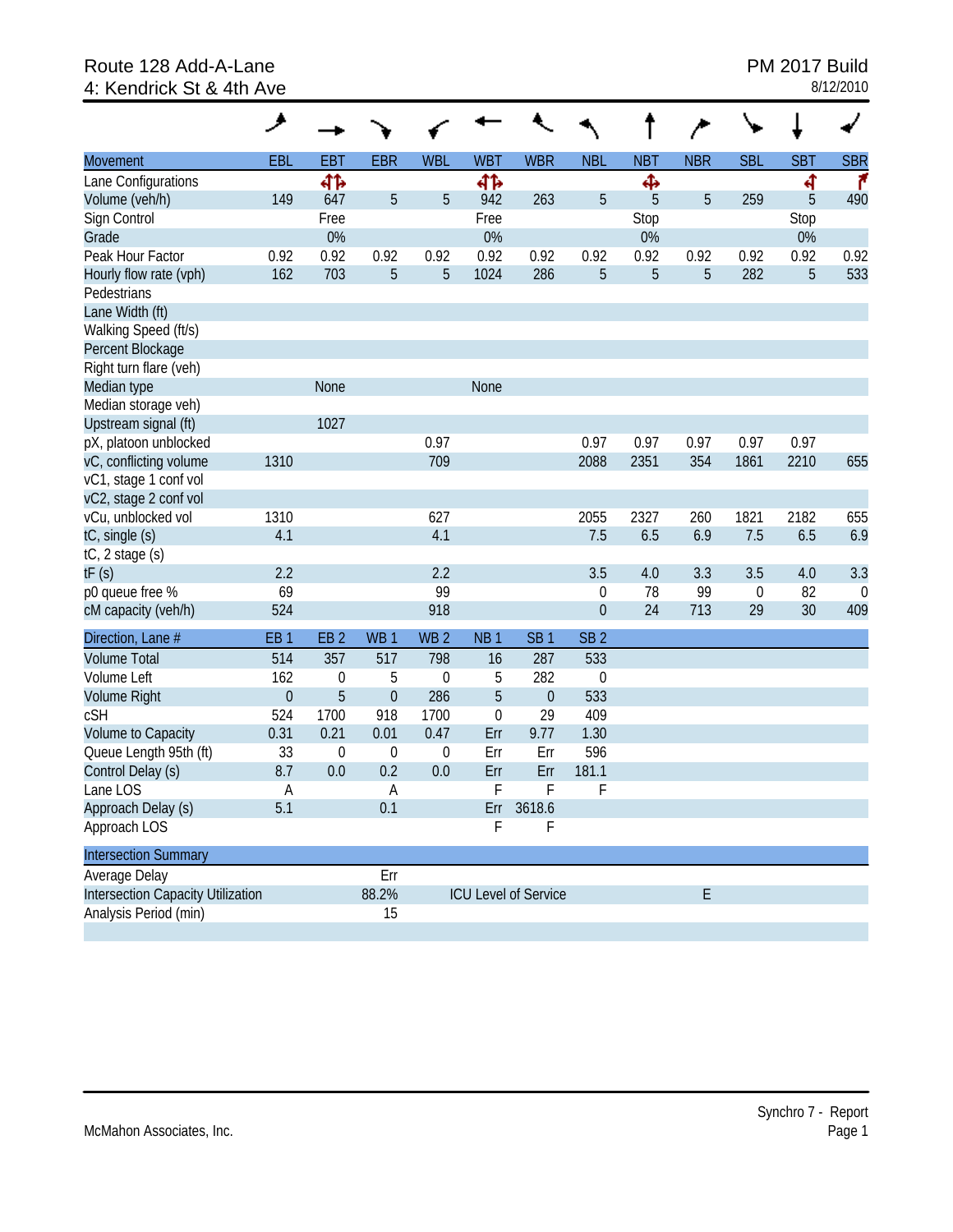Route 128 Add-A-Lane<br>
12: Kendrick St & Route 128 SB off-ramp<br>
12: Kendrick St & Route 128 SB off-ramp 12: Kendrick St & Route 128 SB off-ramp

|                         | ◢              |                |                  |             |             |                  |                  |                  |                  |            |                  |                  |
|-------------------------|----------------|----------------|------------------|-------------|-------------|------------------|------------------|------------------|------------------|------------|------------------|------------------|
| Lane Group              | EBL            | <b>EBT</b>     | <b>EBR</b>       | <b>WBL</b>  | <b>WBT</b>  | <b>WBR</b>       | <b>NBL</b>       | <b>NBT</b>       | <b>NBR</b>       | <b>SBL</b> | <b>SBT</b>       | <b>SBR</b>       |
| Lane Configurations     |                | 怍              |                  | ካኘ          | ↟           |                  |                  |                  |                  | ۲          | Ф                |                  |
| Volume (vph)            | $\theta$       | 239            | $\mathbf 0$      | 800         | 850         | $\boldsymbol{0}$ | $\boldsymbol{0}$ | $\boldsymbol{0}$ | $\boldsymbol{0}$ | 539        | $\mathbf{0}$     | 143              |
| Ideal Flow (vphpl)      | 1900           | 1900           | 1900             | 1900        | 1900        | 1900             | 1900             | 1900             | 1900             | 1900       | 1900             | 1900             |
| Lane Util. Factor       | 1.00           | 0.95           | 0.95             | 0.97        | 1.00        | 1.00             | 1.00             | 1.00             | 1.00             | 0.95       | 0.95             | 1.00             |
| Frt                     |                |                |                  |             |             |                  |                  |                  |                  |            | 0.935            |                  |
| <b>Flt Protected</b>    |                |                |                  | 0.950       |             |                  |                  |                  |                  | 0.950      | 0.972            |                  |
| Satd. Flow (prot)       | 0              | 3539           | 0                | 3433        | 1863        | $\boldsymbol{0}$ | $\mathbf 0$      | $\boldsymbol{0}$ | $\mathbf 0$      | 1681       | 1608             | 0                |
| <b>Flt Permitted</b>    |                |                |                  | 0.950       |             |                  |                  |                  |                  | 0.950      | 0.972            |                  |
| Satd. Flow (perm)       | 0              | 3539           | $\boldsymbol{0}$ | 3433        | 1863        | $\boldsymbol{0}$ | $\mathbf 0$      | $\boldsymbol{0}$ | $\mathbf 0$      | 1681       | 1608             | $\mathbf 0$      |
| Right Turn on Red       |                |                | Yes              |             |             | Yes              |                  |                  | Yes              |            |                  | Yes              |
| Satd. Flow (RTOR)       |                |                |                  |             |             |                  |                  |                  |                  |            | 38               |                  |
| Link Speed (mph)        |                | 30             |                  |             | 30          |                  |                  | 30               |                  |            | 30               |                  |
| Link Distance (ft)      |                | 425            |                  |             | 350         |                  |                  | 476              |                  |            | 472              |                  |
| Travel Time (s)         |                | 9.7            |                  |             | 8.0         |                  |                  | 10.8             |                  |            | 10.7             |                  |
| Peak Hour Factor        | 0.92           | 0.92           | 0.92             | 0.92        | 0.92        | 0.92             | 0.92             | 0.92             | 0.92             | 0.92       | 0.92             | 0.92             |
| Adj. Flow (vph)         | $\overline{0}$ | 260            | $\theta$         | 870         | 924         | $\boldsymbol{0}$ | $\boldsymbol{0}$ | $\boldsymbol{0}$ | $\boldsymbol{0}$ | 586        | $\mathbf 0$      | 155              |
| Shared Lane Traffic (%) |                |                |                  |             |             |                  |                  |                  |                  | 35%        |                  |                  |
| Lane Group Flow (vph)   | $\mathbf{0}$   | 260            | $\overline{0}$   | 870         | 924         | $\overline{0}$   | $\boldsymbol{0}$ | $\overline{0}$   | $\theta$         | 381        | 360              | $\boldsymbol{0}$ |
| Turn Type               |                |                |                  | Prot        |             |                  |                  |                  |                  | Split      |                  |                  |
| <b>Protected Phases</b> |                | $\overline{4}$ |                  | 3           | 8           |                  |                  |                  |                  | 6          | $\boldsymbol{6}$ |                  |
| <b>Permitted Phases</b> |                |                |                  |             |             |                  |                  |                  |                  |            |                  |                  |
| <b>Detector Phase</b>   |                | $\overline{4}$ |                  | 3           | 8           |                  |                  |                  |                  | 6          | $\boldsymbol{6}$ |                  |
| Switch Phase            |                |                |                  |             |             |                  |                  |                  |                  |            |                  |                  |
| Minimum Initial (s)     |                | 4.0            |                  | 4.0         | 4.0         |                  |                  |                  |                  | 4.0        | 4.0              |                  |
| Minimum Split (s)       |                | 20.0           |                  | 8.0         | 20.0        |                  |                  |                  |                  | 20.0       | 20.0             |                  |
| Total Split (s)         | 0.0            | 30.0           | 0.0              | 38.0        | 68.0        | 0.0              | 0.0              | 0.0              | 0.0              | 22.0       | 22.0             | 0.0              |
| Total Split (%)         | 0.0%           | 33.3%          | 0.0%             | 42.2%       | 75.6%       | 0.0%             | 0.0%             | 0.0%             | 0.0%             | 24.4%      | 24.4%            | 0.0%             |
| Maximum Green (s)       |                | 26.0           |                  | 34.0        | 64.0        |                  |                  |                  |                  | 18.0       | 18.0             |                  |
| Yellow Time (s)         |                | 3.5            |                  | 3.5         | 3.5         |                  |                  |                  |                  | 3.5        | 3.5              |                  |
| All-Red Time (s)        |                | 0.5            |                  | 0.5         | 0.5         |                  |                  |                  |                  | 0.5        | 0.5              |                  |
| Lost Time Adjust (s)    | 0.0            | 0.0            | 0.0              | 0.0         | 0.0         | 0.0              | 0.0              | 0.0              | 0.0              | 0.0        | 0.0              | 0.0              |
| Total Lost Time (s)     | 4.0            | 4.0            | 4.0              | 4.0         | 4.0         | 4.0              | 4.0              | 4.0              | 4.0              | 4.0        | 4.0              | 4.0              |
| Lead/Lag                |                | Lag            |                  | Lead        |             |                  |                  |                  |                  |            |                  |                  |
| Lead-Lag Optimize?      |                | Yes            |                  | Yes         |             |                  |                  |                  |                  |            |                  |                  |
| Vehicle Extension (s)   |                | 3.0            |                  | 3.0         | 3.0         |                  |                  |                  |                  | 3.0        | 3.0              |                  |
| <b>Recall Mode</b>      |                | None           |                  | None        | None        |                  |                  |                  |                  | C-Max      | C-Max            |                  |
| Walk Time (s)           |                | 5.0            |                  |             | 5.0         |                  |                  |                  |                  | 5.0        | 5.0              |                  |
| Flash Dont Walk (s)     |                | 11.0           |                  |             | 11.0        |                  |                  |                  |                  | 11.0       | 11.0             |                  |
| Pedestrian Calls (#/hr) |                | 0              |                  |             | 0           |                  |                  |                  |                  | 0          | $\boldsymbol{0}$ |                  |
| Act Effct Green (s)     |                | 24.1           |                  | 28.5        | 56.7        |                  |                  |                  |                  | 25.3       | 25.3             |                  |
| Actuated g/C Ratio      |                | 0.27           |                  | 0.32        | 0.63        |                  |                  |                  |                  | 0.28       | 0.28             |                  |
| v/c Ratio               |                | 0.27           |                  | 0.80        | 0.79        |                  |                  |                  |                  | 0.81       | 0.75             |                  |
| Control Delay           |                | 29.0           |                  | 33.9        | 17.1        |                  |                  |                  |                  | 48.9       | 41.5             |                  |
| Queue Delay             |                | 0.0            |                  | 0.0         | 1.8         |                  |                  |                  |                  | 0.0        | 27.2             |                  |
| <b>Total Delay</b>      |                | 29.0           |                  | 33.9        | 18.9        |                  |                  |                  |                  | 48.9       | 68.7             |                  |
| <b>LOS</b>              |                | $\mathsf C$    |                  | $\mathsf C$ | $\sf B$     |                  |                  |                  |                  | D          | $\mathsf E$      |                  |
| Approach Delay          |                | 29.0           |                  |             | 26.2        |                  |                  |                  |                  |            | 58.5             |                  |
| Approach LOS            |                | $\mathsf C$    |                  |             | $\mathsf C$ |                  |                  |                  |                  |            | $\mathsf E$      |                  |
| Queue Length 50th (ft)  |                | 52             |                  | 229         | 305         |                  |                  |                  |                  | 223        | 186              |                  |

McMahon Associates, Inc.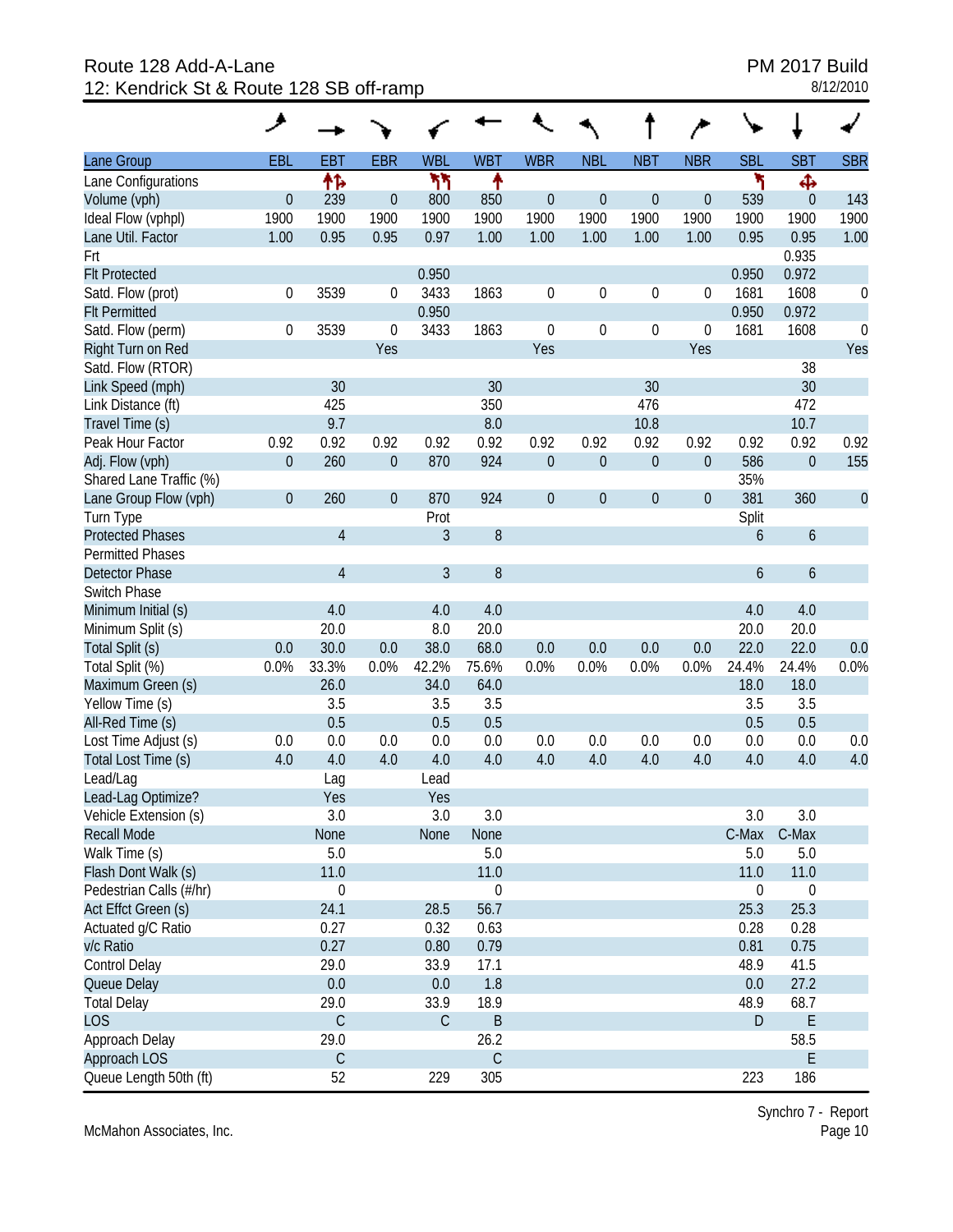# Route 128 Add-A-Lane **PM 2017 Build** 12: Kendrick St & Route 128 SB off-ramp 8/12/2010

| Lane Group                                                         | <b>EBL</b> | EBT            | EBR | <b>WBL</b>   | <b>WBT</b>          | <b>WBR</b>             | <b>NBL</b> | <b>NBT</b> | <b>NBR</b> | <b>SBL</b>     | <b>SBT</b>     | <b>SBR</b> |
|--------------------------------------------------------------------|------------|----------------|-----|--------------|---------------------|------------------------|------------|------------|------------|----------------|----------------|------------|
| Queue Length 95th (ft)                                             |            | 114            |     | 274          | 387                 |                        |            |            |            | #450           | #393           |            |
| Internal Link Dist (ft)                                            |            | 345            |     |              | 270                 |                        |            | 396        |            |                | 392            |            |
| Turn Bay Length (ft)                                               |            |                |     |              |                     |                        |            |            |            |                |                |            |
| Base Capacity (vph)                                                |            | 1054           |     | 1297         | 1325                |                        |            |            |            | 473            | 480            |            |
| Starvation Cap Reductn                                             |            | $\overline{0}$ |     | $\theta$     | $\mathbf{0}$        |                        |            |            |            | $\overline{0}$ | $\overline{0}$ |            |
| Spillback Cap Reductn                                              |            | 0              |     | $\Omega$     | 237                 |                        |            |            |            | $\Omega$       | 126            |            |
| Storage Cap Reductn                                                |            | $\overline{0}$ |     | $\mathbf{0}$ | $\mathbf{0}$        |                        |            |            |            | $\overline{0}$ | $\mathbf{0}$   |            |
| Reduced v/c Ratio                                                  |            | 0.25           |     | 0.67         | 0.85                |                        |            |            |            | 0.81           | 1.02           |            |
| <b>Intersection Summary</b>                                        |            |                |     |              |                     |                        |            |            |            |                |                |            |
| Area Type:                                                         | Other      |                |     |              |                     |                        |            |            |            |                |                |            |
| Cycle Length: 90                                                   |            |                |     |              |                     |                        |            |            |            |                |                |            |
| Actuated Cycle Length: 90                                          |            |                |     |              |                     |                        |            |            |            |                |                |            |
| Offset: 0 (0%), Referenced to phase 6:SBTL, Start of Green         |            |                |     |              |                     |                        |            |            |            |                |                |            |
| Natural Cycle: 60                                                  |            |                |     |              |                     |                        |            |            |            |                |                |            |
| Control Type: Actuated-Coordinated                                 |            |                |     |              |                     |                        |            |            |            |                |                |            |
| Maximum v/c Ratio: 0.81                                            |            |                |     |              |                     |                        |            |            |            |                |                |            |
| Intersection Signal Delay: 35.0                                    |            |                |     |              | Intersection LOS: D |                        |            |            |            |                |                |            |
| Intersection Capacity Utilization 86.8%                            |            |                |     |              |                     | ICU Level of Service E |            |            |            |                |                |            |
| Analysis Period (min) 15                                           |            |                |     |              |                     |                        |            |            |            |                |                |            |
| 95th percentile volume exceeds capacity, queue may be longer.<br># |            |                |     |              |                     |                        |            |            |            |                |                |            |
| Queue shown is maximum after two cycles.                           |            |                |     |              |                     |                        |            |            |            |                |                |            |

Splits and Phases: 12: Kendrick St & Route 128 SB off-ramp

| øь<br>ு         | ØJ | ‴ ø4 |
|-----------------|----|------|
| $\overline{22}$ |    |      |
|                 | øŏ |      |
|                 |    |      |